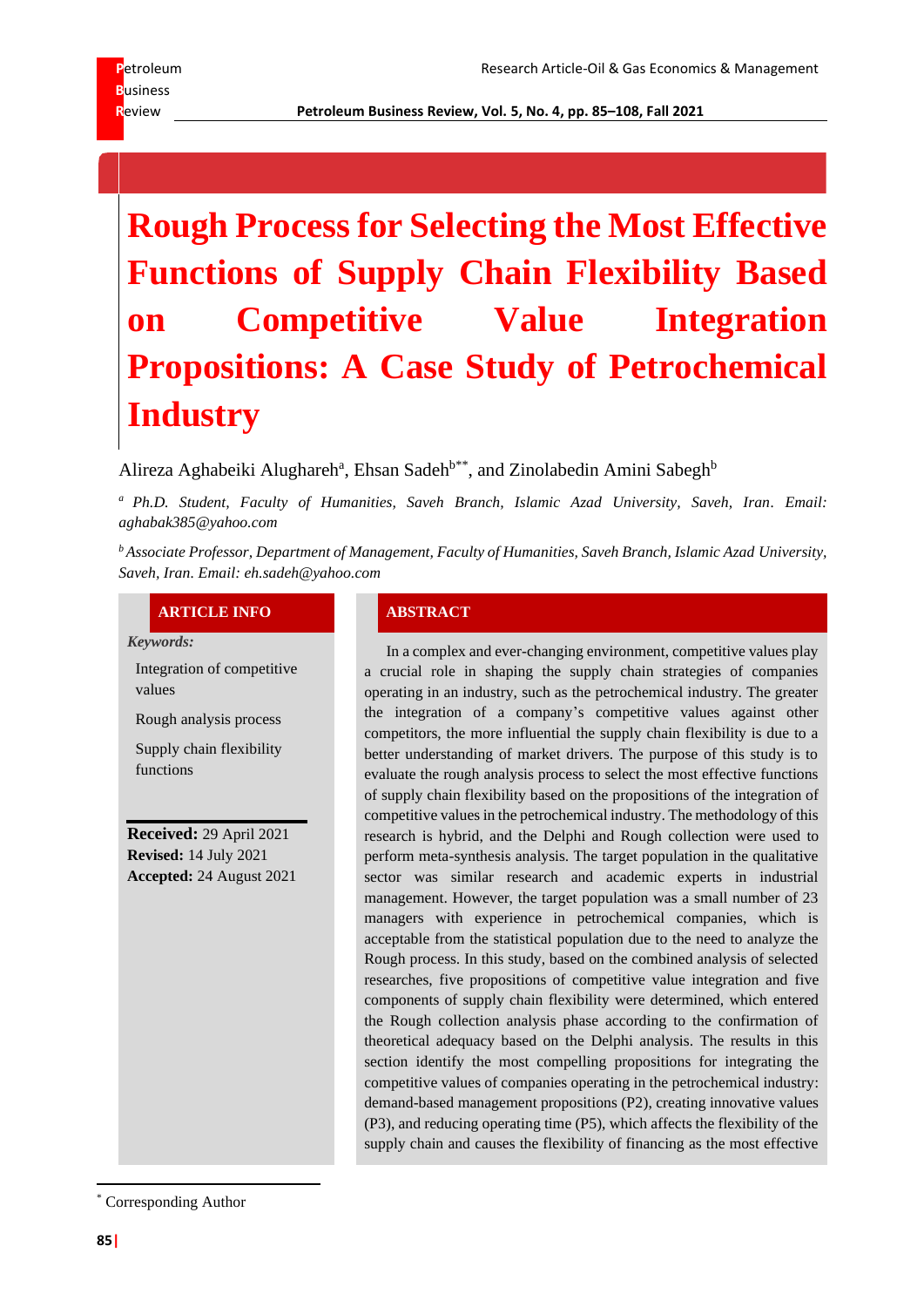**DOI:10.22050/PBR.2021.283969.1185**

component of the flexibility functions in the supply chain in the petrochemical industry.

# **1. Introduction**

In today's competitive world, other traditional supply chain management practices that were less integrated with their procedures do not work because environmental change, social development, technological development, and increasing cultural contradictions have led to far-reaching changes in this area (Shafiee et al., 2013). The need to make the right decision and choose the correct option from among the many options in various fields such as choosing the best manufacturer, the best distributor, the best area to attract customers, and the best business partners in building integrations are essential issues in deciding to create integrated values in supply chain management. These decisions range from minor issues to large and significant issues, and in many of these cases, if the decision is incorrect, considerable costs are imposed on companies operating in a competitive environment (Ghazizadeh et al., 2015). As a result, organizations can no longer achieve a competitive advantage and increase their market share as a separate product or service unit and need a planned and principled partnership with their suppliers and customers. As a result, organizations must partner in integrated supply chains rather than as isolated islands (Cigdem and Anand, 2017). Value integrity in the supply chain is defined as the degree to which the manufacturer engages strategically with its supply chain partners and jointly manages the internal and external processes of the organization (Khanuja and Jain, 2019). Because supply chain value integration is a promising yet complex tool that is still considered a weapon to reach maturity in a competitive environment to enhance the dimensions of business development (Ataseven et al., 2020), the need to pay attention to it can help companies as a competitive advantage to create a level of resilience to be flexible in the face of an ever-changing environment. Therefore, many researchers have created different paradigms based on sustainability and agility during the past years, and based on supply chain flexibility, created a level of value integration for a more significant competitive advantage. It is important to note that the supply chain needs to be flexible because its operation has always been subject to various uncertainties, such as customer demand and supplier capacity under turbulent economic conditions (Irfan et al., 2019). In other words, with increasing structural

complexity at the level of markets and production processes, customer needs must be met in the shortest possible time by increasing the level of flexibility of the supply chain cycle because the flexibility of the supply chain reflects the capabilities and capabilities of the system to respond quickly and appropriately to internal and external changes in the system. From the perspective of the importance of conducting this research, it is essential to note that supply chain flexibility can also promote value integration in the supply chain by reducing cycle time and re-processing, while it can help increase the level of competitive effectiveness. This study seeks to analyze value integration based on supply chain flexibility in petrochemical companies. In this regard, the importance of this research should be stated. Although, in less than a decade, many researchers such as Cagliano et al. (2006), Kim and Cavusgil (2009), Gimenez et al. (2012), and Delic et al. (2019) have provided components and indicators of supply chain flexibility, less research has examined the level of integrity of supply chain values. The lack of a coherent model and theories related to this field caused the researchers in the direction of today's unstable economy to provide a coherent model of linking theories with applied facts at the level of petrochemical companies by theoretically screening the components and indicators based on a Rough set,. Therefore, this research seeks to develop a level of value integration based on supply chain flexibility by citing the articles of the law of the Fifth Development Plan and focusing on Article 156 of this law to develop the petrochemical industry in order to expand the integrity of the value chain and Article 12 of the Law on development of competitiveness of petrochemical companies to improve the country's financial system (Office of Energy, Industry and Mining Studies, 2015) and by reducing production costs and competitive agility in regional and international markets under a resilient economy.

#### **2. Literature review**

#### **2.1. Sustainable supply chain management**

The concept of sustainable supply chain management has been extensively studied in the last two decades. Development efforts over the 1960s have focused primarily on the economic aspects of sustainable development (Hutchins and Sutherland, 2008). After the 1960s, the non-economic aspects of development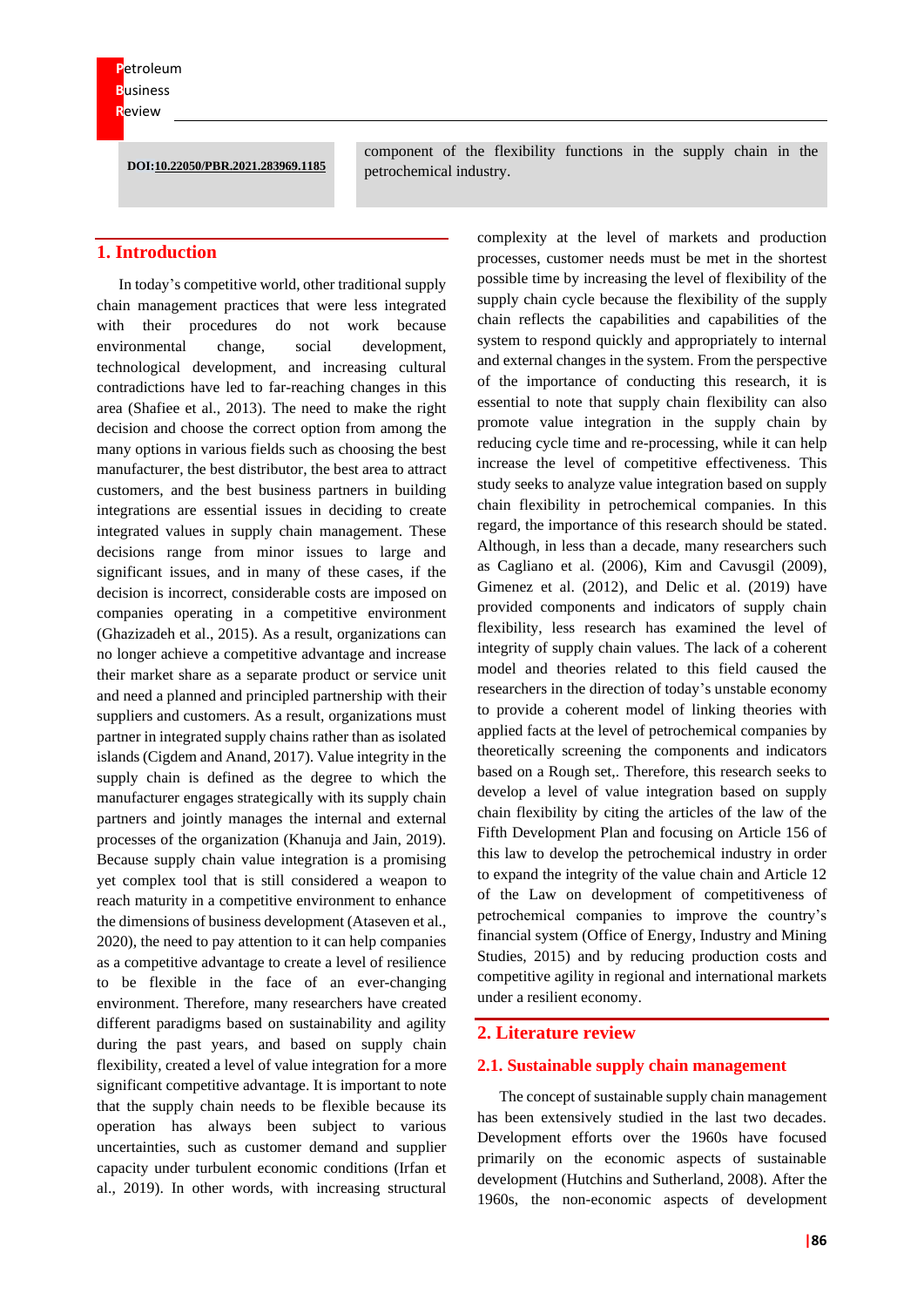

activities were also considered. Moreover, in the 1980s, the concept of sustainable development was introduced: extensive development of this concept, various dimensions of supply chain sustainability literature in the form of social dimensions, what is in terms of economic dimensions, what is in the form of cultural dimensions, what is discussed in the form of environmental dimensions, which often included common goals. In an Elkington's (2011) classification of research literature, sustainability is divided into three main pillars of economic, environmental, and social divisions. It is noteworthy that prior to 2000, there was no explicit, coherent, independent definition of sustainable supply chain management. However, the definitions have become more purposeful and broader in scope since 2001. In one definition, sustainable supply chain management can be considered an integration of corporate sustainability into supply chain management in which the main dimensions of corporate sustainability are associated with the characteristics of supply chain management (Ahi and Searcy, 2013). On the other hand, Stivastava (2007) defines sustainable supply chain management from an environmental perspective and states integrating environmental thinking with green supply chain management, including product design, material sourcing and selection, production processes, final product delivery to end customers, and the management of products after their useful life. As mentioned, the process of defining sustainable chain management definitions revolves around a threedimensional cycle (3BL), including economics, environment, and society, and other exciting aspects of the proposed definitions include external stakeholder pressures and the idea of management. A sustainable supply chain goes beyond the traditional business

concept but is also related to economic performance (Adesanya et al., 2020). From an operational point of view, sustainable supply chain management is considered a subset of internal and external processes, emphasizing the role of cooperation between supply chain partners. Strategic integrity, transparency, and the achievement of social goals and environmental and economic goals of the organization are defined through the systematic coordination of key inter-organizational processes to improve the long-term economic performance of companies and their supply chain (Baliga et al., 2019).

# **3. Supply chain flexibility**

Flexibility has become a common term among managers, researchers, and supply chain consultants. Nevertheless, what is the meaning and concept of flexibility? Flexibility refers to the ability of a system to survive, adapt, and grow in the face of change and uncertainty (Soni et al., 2014). In the definition of others, flexibility is the ability of the supply chain to return to the initial state (before disorder) or move to a new situation that is more desirable than before (Fakoor Saghih, 2015). Regarding supply chain flexibility, we can only refer to conceptual studies, which primarily include a literature review and definitions or principled guidelines based only on compelling examples (Singe et al., 2019). Lummus et al. (2003) supply chain flexibility can be defined as the speed of the supply chain in meeting customer demand and the degree of adaptation of production volume in response to various market changes. Vickery et al. (1999) present supply chain flexibility in the following form (Figure 1).

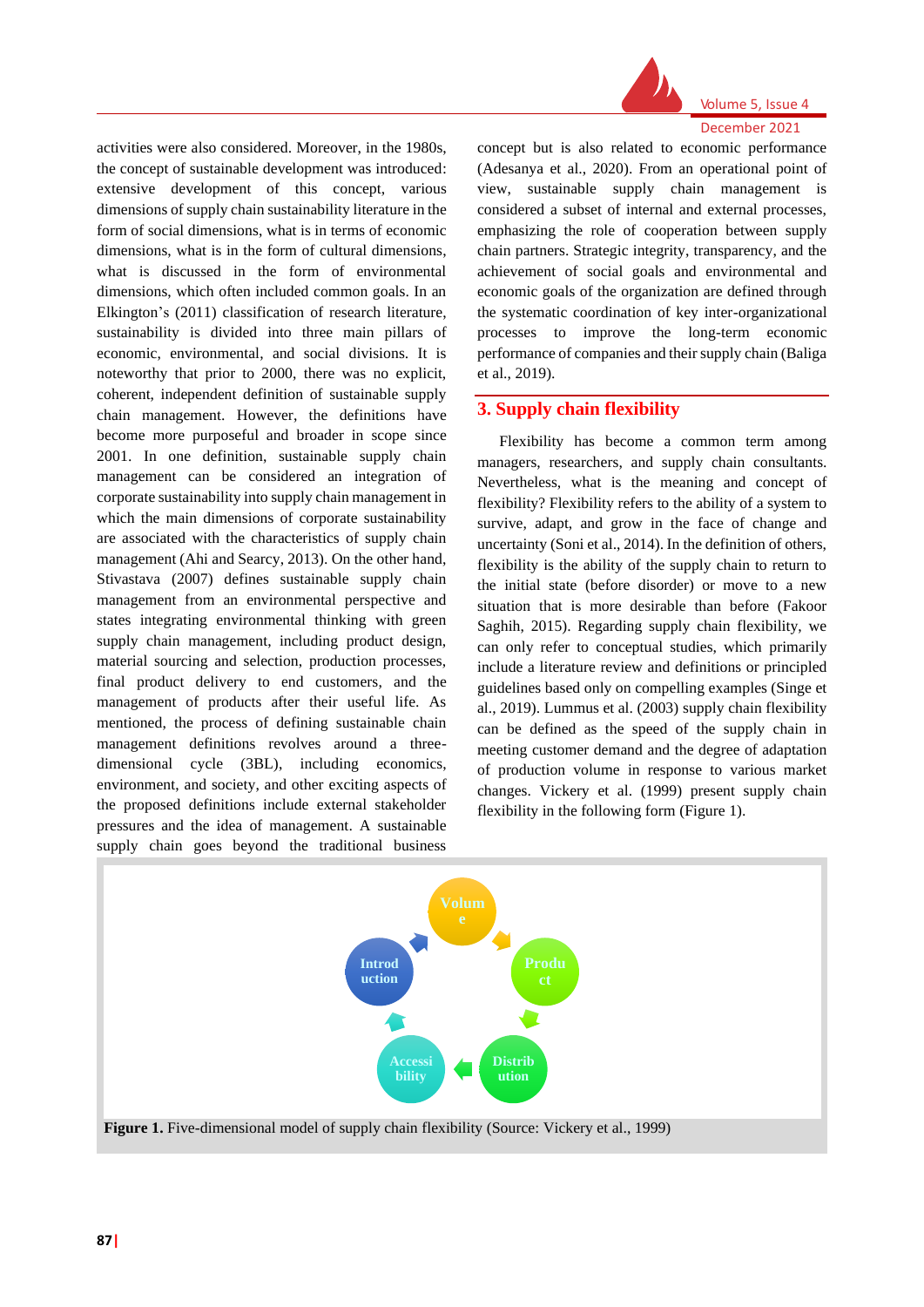Vickery et al. (1999) believed that from the above five dimensions, there is an interrelationship between the first two components, namely volume flexibility and product flexibility, leading to supply chain flexibility in manufacturing systems and flexibility in distribution and access to market process approaches. Furthermore, the flexibility to introduce a new product is also linked to research and development (R & D) teams to develop flexibility of the supply chain (Irfan et al., 2019). Sawhney (2006) noted two important aspects of supply chain flexibility: process flexibility and distribution flexibility. Swafford et al. (2006) also expressed supply chain flexibility into three dimensions: sourcing

flexibility, construction flexibility, and distribution flexibility.

# **4. Supply chain value integration**

Supply chain integration is the degree to which the manufacturer collaborates with supply chain partners and manages processes within and outside the organization as a group to achieve competitive advantage (Flynn et al., 2010). Stevens (1989) first considered value integration to include the following three dimensions (see Figure 2).



As can be seen, integration is defined according to Stevens (1989) in three levels of task integration, internal integration, and external integration, which includes

integration with suppliers and customers; then researchers identify and introduce other dimensions of integration.

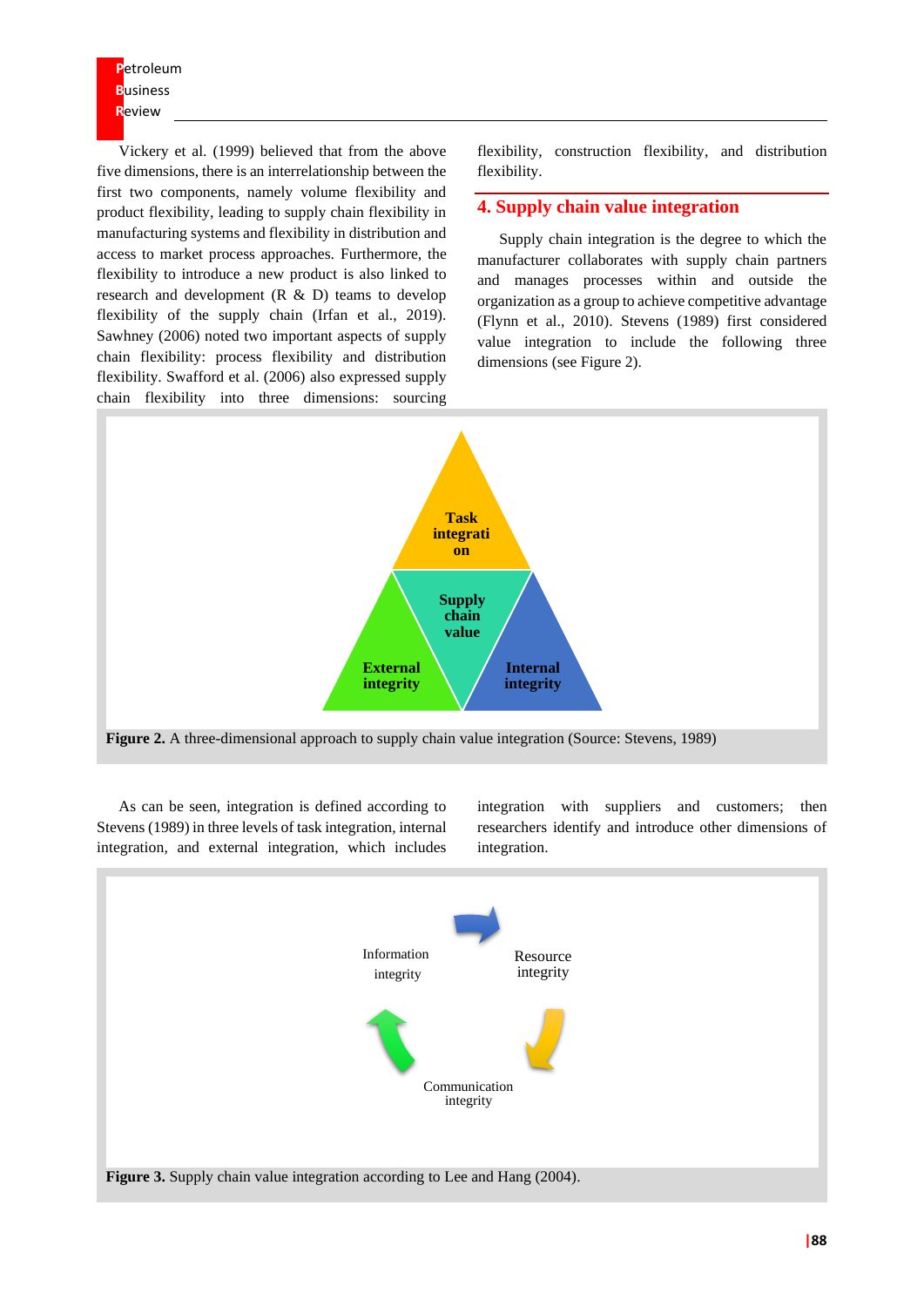

The researchers introduced supply chain value integration in three dimensions: information integration, coordination and resource sharing, and organizational connectivity and relationships with partners, but emphasized communication integrity given the everchanging environment. Thus, the internal integration, supplier integration, and customer integration were introduced as three dimensions of the integrated supply chain (Wong et al., 2011; Venpouke et al., 2013). According to various research, integration is classified into two dimensions of internal and external integration (Mirhabibi et al., 2018), and external integration includes two dimensions of customer integration and integration with suppliers. Wong et al. (2011) defined internal integration as the process of interaction and collaboration in a group that brings other groups together to create a cohesive organization, and there are practical tools to make connections between all tasks. Supplier integration refers to the process of interaction and collaboration between an organization and its suppliers to ensure adequate supply flow. Integration with suppliers increases capacity and improves performance indicators such as delivery, quality, and cost. Customer integration refers to the cooperation and strategic coordination of a central organization with its customers. Cigdem and Anand (2017) believed that this dimension of integration helps understand customer and market expectations and opportunities and leads to a more accurate and faster response to customer needs and requirements by matching supply with demand. Based on the presented theoretical foundations, the research questions are:

- 1. What are the components of flexibility in the supply chain?
- 2. What are the integration propositions of competitive values?
- 3. What are the most effective components of supply chain flexibility based on value integration propositions in petrochemical companies?

# **5. Literature review**

Piprani et al. (2021) conducted a study entitled "Prioritizing economic sustainability based on sustainable supply chain: analytical hierarchy process (AHP) in the textile industry". This research used a twostep method. In the first stage, the existing literature was reviewed, and based on this, expert panel consultation was conducted to identify flexibility factors in the different stages of the supply chain. In the second stage, the analytic hierarchy process method was used to rank the elasticity factors required in the Pakistani textile

industry. The results show that creating an integrated supply chain ranking requires focusing on economic change because economic sustainability by adopting appropriate and environmentally friendly policies can contribute to supply chain dynamics. The results also show that companies should focus on the stage of readiness for financing because this stage is classified as the most crucial stage.

Salleh et al. (2020) conducted a study entitled "Development of large supply chain paradigm for experimental study in the Egyptian shipping port system". Four sustainable supply chains, namely green, lean, resilient, and agile, were analyzed as paradigmatic dimensions of the large supply chain based on theoretical screening. This research, which was a combination, was first developed with the participation of 15 research experts to develop a significant supply chain paradigm. Then, based on the participation of 117 managers in different parts of the Egyptian shipping port system, an attempt was made to explain the dimensions of the model in the target community. The results showed that the development of the significant supply chain paradigm helps reduce costs and speed up business interactions in shipping. The most important and influential supply chain is the sustainable supply chain, which can be considered the main driver in developing interactions between companies. Nath and Agrawal (2020) conducted a study entitled "Analysis of agile supply chain and lean supply chain in corporate social sustainability". The purpose of this study was to investigate the impact of the above two supply chains on the position of companies in the social environment in the form of social responsibilities, maintaining interaction and communication with customers, and environmental protection. The statistical population of the study was 311 managers of manufacturing companies in India. Partial least squares (PLS) analysis was used to analyze and fit the model, and exploratory analysis and factor loads were used to reinforce the researcher-made questionnaires. The results showed that the use and expansion of the two chains of the study, namely agile supply chain and lean supply chain, will strengthen the level of the social status of the company because flexibility in providing resources and improving the level of knowledge in competitive interactions in a pure way promotes the social status of the company. Izadyar et al. (2020) conducted a study entitled "Sustainability performance evaluation model of large supply chain management methods in the automotive supply chain using system dynamics". First, by reviewing the literature and interviewing industry experts, extensive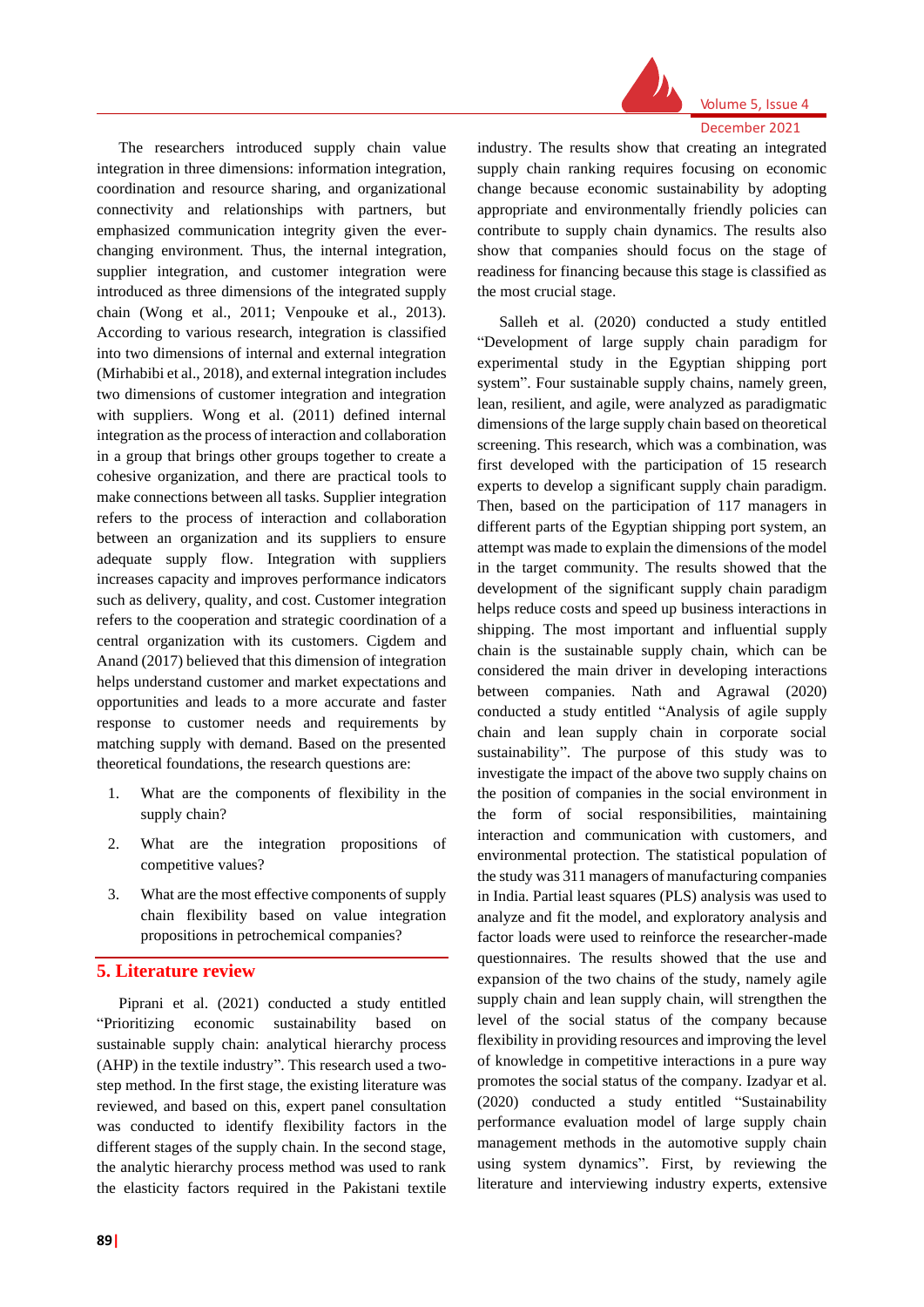supply chain management methods were identified and prioritized using a fuzzy network analysis process, and an integrated approach of extensive supply chain management methods was presented. Finally, the system dynamics approach has been used to evaluate the dynamics of effective supply chain management practices and their impact on sustainable supply chain performance. Findings show that scenarios of improvement in the implementation of total quality management, timely production execution, and flexible transportation make the supply chain more stable. The results obtained from implementing these scenarios indicate an improvement in supply chain stability, and the results show that lean strategy is essential in achieving stability in the supply chain. The proposed model helps industry managers and decision-makers identify the results obtained from implementing large supply chain management practices and improve the practices that affect supply chain sustainability by taking measures. Ayoubi Mehrizi and Shahbazi (2020) conducted a study entitled "Assessment of large supply chain maturity in Saipa Yadak Company using fuzzy inference system (FIS)". The sampling method in this study was judgmental, and finally, the number of experts in the sample designed to confirm the rules was seven people. In the present study, a fuzzy expert system was designed to calculate the level of maturity of the large supply chain in organizations. The main dimensions of the system were lean, agile, resilient, and green supply chain. The designed system wastested and validated, and the results showed the validity and reliability of its performance. This system was also used to calculate the level of maturity of the large supply chain in Saipa Yadak Company.

# **6. Methodology**

Given three fundamental results, the purpose and type of data in any research methodology should be stated. As a result, this research is considered developmental research because the concepts related to the analysis of supply chain flexibility based on value integration are not theoretically coherent. This research seeks to develop the theoretical basis of value chain flexibility, which is considered a development from this perspective. Further, based on the purpose, this research is among the descriptive researches to explain the phenomenon in the field of the supply chain. Finally, in terms of logic, data collection is inductive–deductive because in the qualitative part, it first examines the theoretical foundations related to the dimensions of supply chain flexibility and the integration of competitive values by relying on the inductive approach and then deduces them based on deductive action.

Furthermore, propositions are identified in the target community. In this combined research, in the qualitative part, meta-synthesis was used. The meta-synthesis includes steps to arrive at components and propositions that range from recognizing the root cause of the problem in the form of a research question to providing a specific model based on identifying components and propositions from previous research through the participation of panel members. Then, based on the Delphi analysis, in order to determine the theoretical adequacy according to the two criteria of average and coefficient of agreement, an attempt is made to analyze the components and propositions back and forth between experts. Finally, in the quantitative part, the most effective dimension of supply chain flexibility is selected by the analysis of the total value according to the value integration propositions.

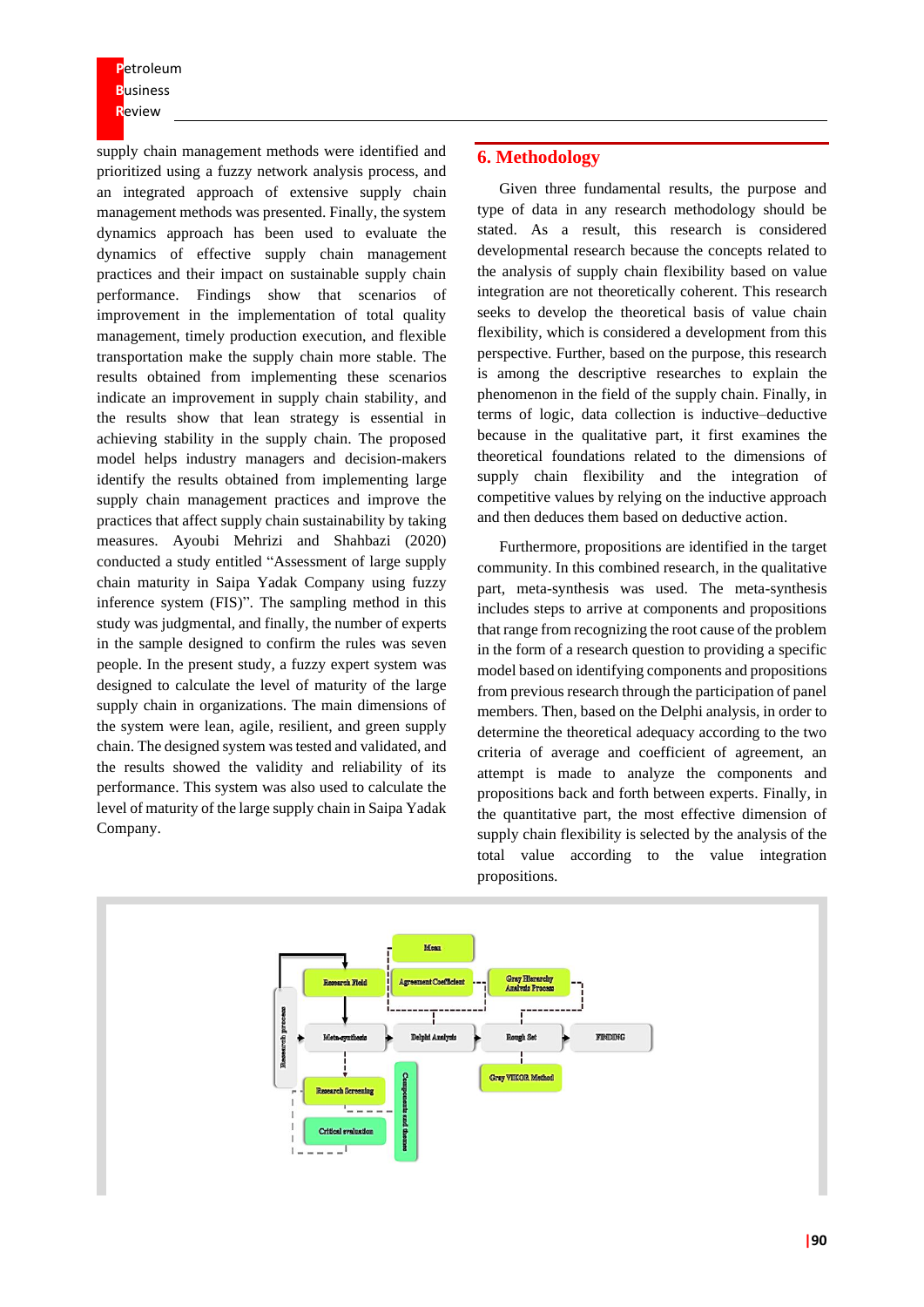

**Figure 4.** The diagram of the research methodology.

# **7. Statistical population of the research**

The statistical population in the qualitative sector includes 15 specialists and experts in the field of industrial management at the university level, who have a specialized and scientific approach in this regard by conducting scientific research in a similar field. These individuals were selected through the homogeneous sampling method because the goal was for the people who participated in this section to have a theoretical view of the research topic. Moreover, based on metasynthesis, this part of the research used sites such as University Jihad (SID) in Iran, Iran Magazine Database (MAGIRAN) Iran, Islamic Computer Science Research Center (NOORSOFR) Iran, International Sciencedirect, Emeraldinsight, and OnlineLierary to determine components (supply chain flexibility) and research indicators (value integrity). In the second phase, to perform the Rough Set, 23 managers with experience in petrochemical companies, as the panel members, were asked. After evaluating the identified components and propositions of the quality section and confirming them, they should respond to the developed matrix questionnaires. In fact, since this method is based on the analysis of complex systems at certain levels and should be based on specific criteria, such as experience or expertise by participants, the cross-matrix questionnaire should take up to 30 people due to the lack of a large number of incomprehensible answers,. Researchers such as Zhang et al. (2016), Shyng et al. (2007), and Pawlak (2005) predicted the optimal sample size selection in the range of 15 to 25 people based the selection of the sample population in the available sampling method and according to the filters following the nature of the research.

#### **8. Research validity**

The content validity ratio (CVR) was used to validate the constructed questionnaires, based on which 10 panel members were asked to fulfill three "important" criteria and to determine "useful but not appropriate" and "unnecessary" claims. Each researcher selected one of the above three choices to affirm the study's validity. In the end, all the propositions determined to be above the set standard (CVR) were approved.

# **9. Procedures for the Rough set theory**

Pawlak (1982) introduced the Rough sets as a valuable mathematical instrument in uncertainty conditions (Pawlak, 1982). After the Rough set theory, Zhai et al. (2002) proposed the Rough numbers. A Rough number usually includes "lower limit", "upper limit", and "Rough boundary interval", which depends only on the original data. Hence, there is no need for supplementary data, and this can gain a better understanding of the experts' intended concepts and improve the decision-making objectivity (Pawlak, 1982).

Suppose that "U" is a reference set including all members, and "Y" is an arbitrary member of U and R sets belonging to "t class",  $R = \{G1, G2, \ldots, Gt\}$  which covers all members of U. If these classes are in order G1  $<$  G2  $<$  ...  $<$  Gt, then  $\forall$  Y  $\in$  U.  $G_q \in R$ . 1  $\leq q \leq t$ .

The lower approximation (Apr  $(G_q)$ ), the upper approximation ( $\overline{Apr}(G_q)$ ), and the boundary area (Bnd  $(G_q)$ ) belonging to class Gq are defined as:

$$
\underline{\mathrm{Apr}}\left(\mathrm{G_q}\right)=\mathrm{U}\big\{Y\in\mathrm{U}\big|R(Y)\leq\mathrm{G_q}\big\}\tag{1}
$$

$$
\overline{\mathrm{Apr}}(G_q) = \bigcup \{ Y \in U \big| R(Y) \ge G_q \} \tag{2}
$$

$$
\text{Bnd}(G_q) = \bigcup \{ Y \in U | R(Y) \neq G_q \} \tag{3}
$$
\n
$$
= \{ Y \in U | R(Y) > G_q \}
$$
\n
$$
\bigcup \{ Y \in U | R(Y) < G_q \}
$$

Then, Gq can be presented using a Rough number (RN), Gq, in its corresponding lower and upper limits: (Equations  $(4)$ – $(6)$ ).

$$
\underline{\text{Lim}}(G_q) = \frac{1}{M_L} \sum R(y) | Y \in \underline{\text{Apr}}(G_q)
$$
 (4)

$$
\overline{\text{Lim}}(G_q) = \frac{1}{M_U} \sum R(y) | Y \in \overline{\text{Apr}}(G_q)
$$
 (5)

$$
RN(G_q) = [\underline{\text{Lim}}(G_q).\overline{\text{Lim}}(G_q)] \tag{6}
$$

where MU and ML are the values of members Apr  $(G_q)$ and  $\overline{Apr}(G_q)$ , respectively.

It is clear that the lower and upper limits determine the mean value of the elements related to upper and lower approximations, respectively, and their difference is defined as "Rough boundary interval".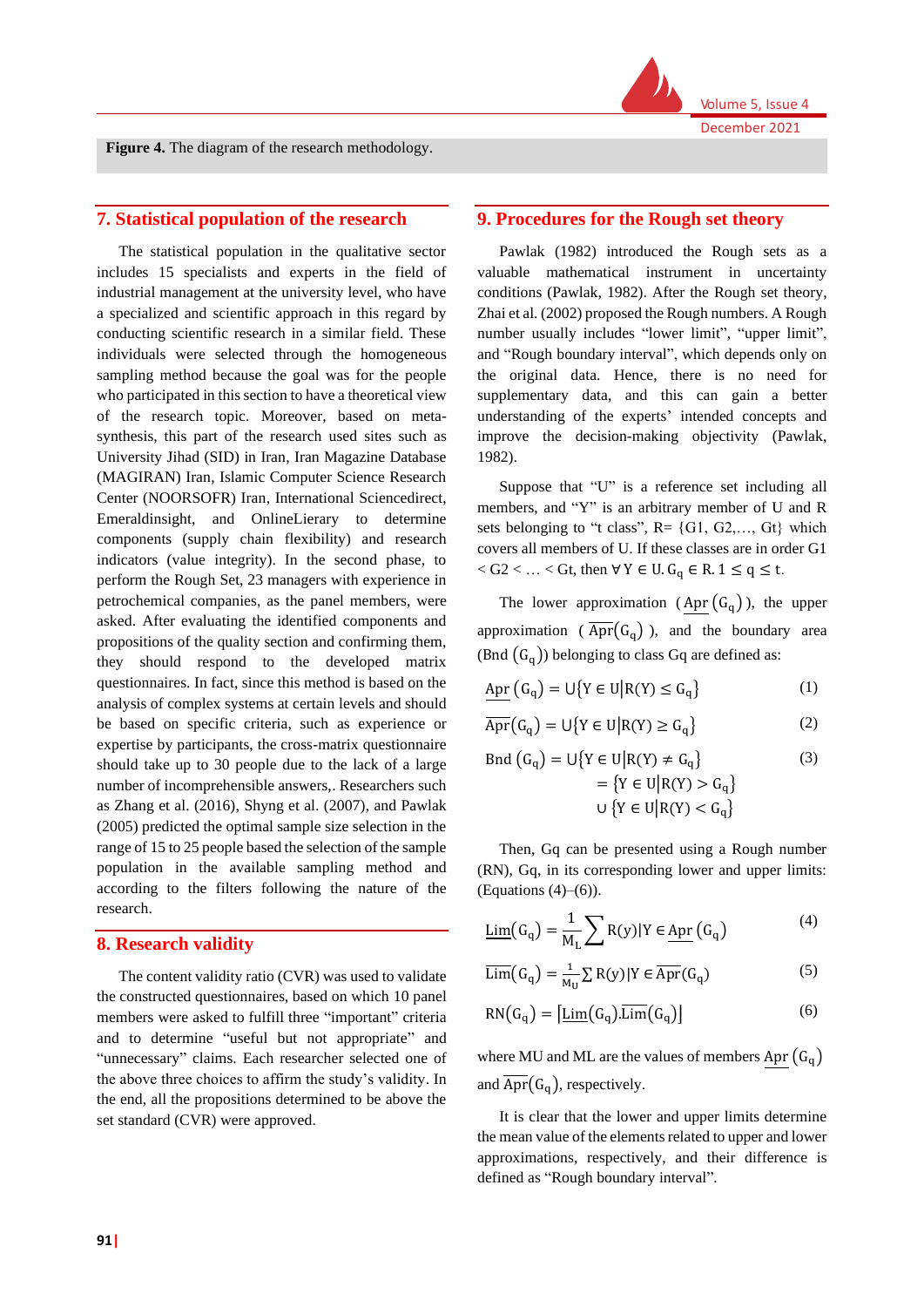$$
IRBnd(G_q) = \overline{\text{Lim}}(G_q) - \overline{\text{Lim}}(G_q)
$$
 (7)

The Rough boundary interval expresses the ambiguity of "Gq" so that its large value indicates high ambiguity, while its smaller value denotes high accuracy. Thus, the subjective data can be expressed by the Rough numbers.

# **10. Gray hierarchy analysis process**

The gray hierarchy analysis process is one of the most famous and commonly used multiple decision making, which can measure the level of preferences' consistency and consider the tangible and intangible criteria. The gray relational analysis method is used to select the best choice based on the number of criteria. This method, like the TOPSIS and VIKOR techniques, starts with a decision matrix. However, in addition to the distinction between the positive and negative criteria, it distinguishes between the most desirable values. The gray hierarchy analysis process was used in this research because the experts' judgments were subjective and ambiguous. In the following, the gray hierarchy analysis process is presented.

Step 1. Determine the goals, criteria, and choices of the research and form the hierarchy structure;

Step 2. Prepare the pairwise comparison questionnaire and collect the experts' opinions;

Step 3. Using the concept of Rough theory to change the experts' preferences to interval numbers and form the interval pairwise comparison matrix like the below equation:

$$
M = \begin{bmatrix} \begin{bmatrix} 1.1 & \begin{bmatrix} x_{12}^L & x_{12}^U \end{bmatrix} \dots & \begin{bmatrix} x_{1m}^L & x_{1m}^U \end{bmatrix} \\ \begin{bmatrix} x_{21}^L & x_{21}^U \end{bmatrix} & \begin{bmatrix} 1.1 \end{bmatrix} \dots & \begin{bmatrix} x_{2m}^L & x_{2m}^U \end{bmatrix} \\ \vdots & \vdots & \ddots & \vdots \\ \begin{bmatrix} x_{m1}^L & x_{2m}^U \end{bmatrix} & \dots & \begin{bmatrix} 1.1 \end{bmatrix} \end{bmatrix} \end{bmatrix} \end{bmatrix} \tag{8}
$$

where  $x_{ij}^L$  is the lower limit, and  $x_{ij}^U$  represents the upper limit.

Before computing interval numbers, the inconsistency rate of the pairwise comparison questionnaires should be measured, and if this rate is acceptable (below 0.1), we can compute the interval numbers.

Step 4. Calculate the weight of each of the research's criteria using Equations (9) and (10);

$$
w_{i} = \left\lceil \sqrt{\prod_{j=1}^{m} x_{ij}^{L}} \cdot \sqrt{\prod_{j=1}^{m} x_{ij}^{U}} \right\rceil \tag{9}
$$

$$
w'_{i} = w_{i}/\max(w_{i}^{u})
$$
 (10)

where  $w'_i$  is a normalized form. Finally, the weight of the research criteria is obtained (Zhu et al., 2018).

# **11. Gray VIKOR method**

Step 1: In the VIKOR method, the decision matrix is formed. Since we have used the Gray VIKOR method, the VIKOR questionnaire completed by the experts must be first changed into the interval numbers using the Rough theory concept, and then calculations are performed using the Gray VIKOR method. In the following, the Gray VIKOR method is presented:

Step 1: Form the interval decision matrix obtained from the Rough theory;

$$
D = \begin{bmatrix} f_{11}^{L} f_{11}^{U} & f_{12}^{L} f_{12}^{U} & \dots & f_{1m}^{L} f_{1m}^{U} \\ f_{21}^{L} f_{21}^{U} & f_{22}^{L} f_{22}^{U} & \dots & f_{2m}^{L} f_{2m}^{U} \\ f_{n1}^{L} f_{n2}^{U} & f_{n2}^{L} f_{n2}^{U} & \dots & f_{nm}^{L} f_{nm}^{U} \end{bmatrix}
$$
(11)

Step 2: Determine the best (the most desirable) value  $f_j^*$  and the worst value  $f_j^-$  in each criterion of matrix D;

For a positive criterion (with the profit nature), the largest number shows the best value, and the smallest value shows the worst value;

$$
f_j^* = \text{Max}_i f_{ij}^U . f_{ij}^- = \text{Min}_i f_{ij}^L \tag{12}
$$

It is vice versa for a negative criterion (with the expense nature);

$$
f_j^* = Min_i f_{ij}^U \t, f_{ij}^- = Max_i f_{ij}^L \t\t(13)
$$

In general, the best and the worst values are obtained as follows:

$$
\mathbf{f}_{j}^{*} = \{ \left( \mathbf{Max}_{i} \mathbf{f}_{ij}^{\mathsf{U}} \middle| j \in \mathsf{B} \right) \text{or} \left( \mathbf{Min}_{i} \mathbf{f}_{ij}^{\mathsf{L}} \middle| j \in \mathsf{C} \right) \} \tag{14}
$$

$$
\mathbf{f}_{\mathbf{j}}^{-} = \{ (\text{Min}_{\mathbf{i}} \mathbf{f}_{\mathbf{i}\mathbf{j}}^{\mathbf{L}} | \mathbf{j} \in \mathbf{B}) \text{or} (\text{Max}_{\mathbf{i}} \mathbf{f}_{\mathbf{i}\mathbf{j}}^{\mathbf{U}} | \mathbf{j} \in \mathbf{C}) \}
$$
(15)

where *B* is a set of positive criteria, and *C* indicates a set of negative criteria.

Step 3: Calculate the values of  $[S_i^L S_i^U]$  and  $[R_i^L R_i^U]$ ;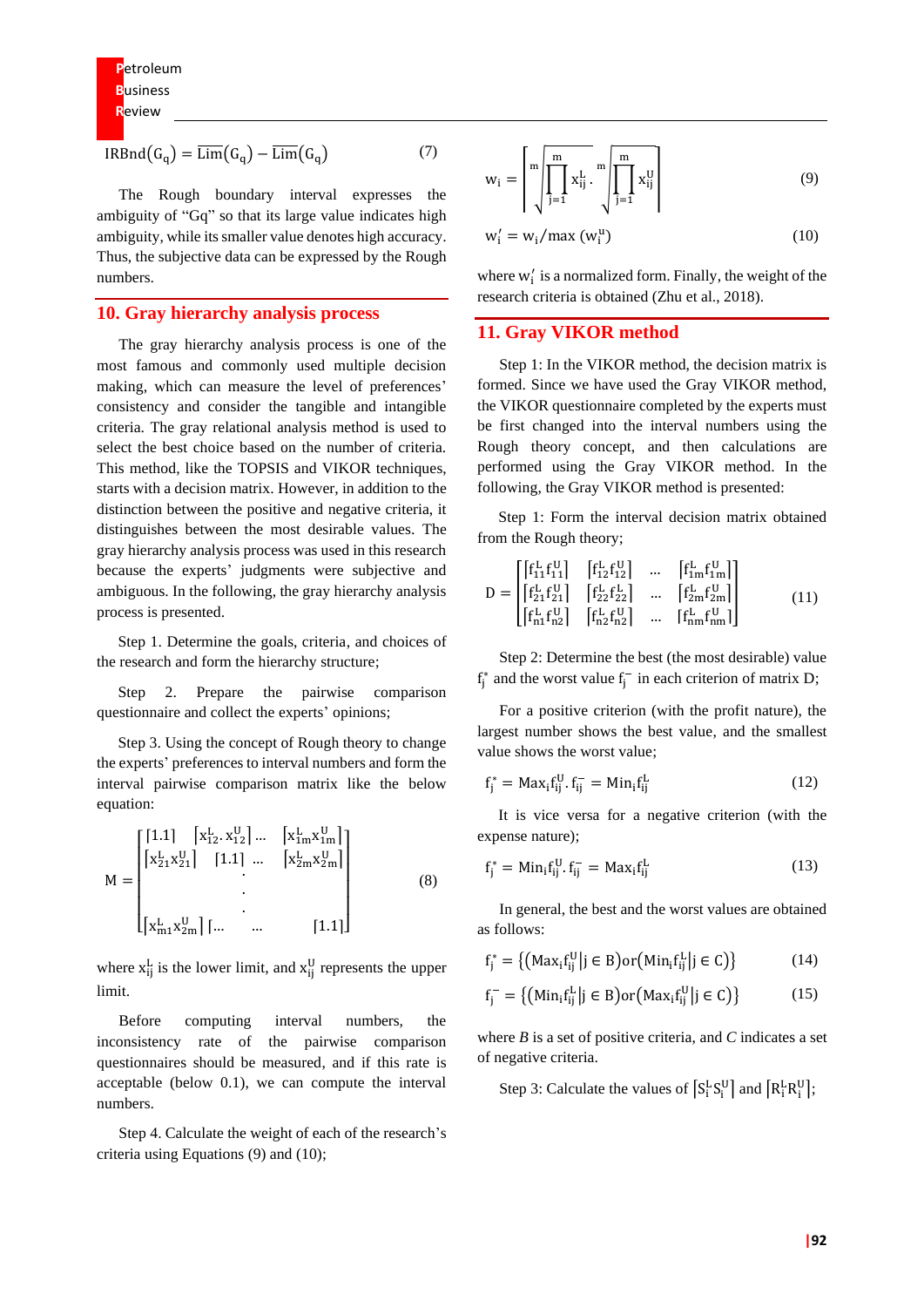Volume 5, Issue 4 December 2021

$$
S_i^L = \sum_{j \in B} W_j^L \left( \frac{f_j^* - f_{ij}^U}{f_j^* - f_j^-} \right) + \sum_{j \in B} W_j^L \left( \frac{f_{ij}^L - f_j^*}{f_j^- - f_j^*} \right)
$$
(16)

$$
S_i^U = \sum_{j \in B} W_j^U \left( \frac{f_j^* - f_{ij}^L}{f_j^* - f_j^-} \right) + \sum_{j \in B} W_j^U \left( \frac{f_{ij}^U - f_j^*}{f_j^- - f_j^*} \right)
$$
(17)

$$
R_{i}^{L} = \max_{j} \begin{cases} W_{j}^{L} \frac{f_{j}^{*} - f_{ij}^{U}}{f_{j}^{*} - f_{j}^{-}} \middle| j \in B \\ W_{j}^{L} \frac{f_{ij}^{L} - f_{j}^{*}}{f_{j}^{-} - f_{j}^{*}} \middle| j \in C \end{cases}
$$
(18)

$$
R_i^U = \max_j \begin{cases} W_j^U \frac{f_j^* - f_{ij}^L}{f_j^* - f_j^-} \middle| j \in B \\ W_j^U \frac{f_{ij}^U - f_j^*}{f_j^- - f_j^*} \middle| j \in C \end{cases}
$$
 (19)

where  $W_j^L$  is the lower limit, and  $W_j^U$  indicates the upper limit of each criterion's weight.

Step 4: Calculate the values of  $[Q_i^L Q_i^U]$ ;

$$
Q_i^L = \nu \left( \frac{S_i^L - S^*}{S^- - S^*} \right) + (1 - \nu) \left( \frac{R_i^L - R^*}{R^- - R^*} \right) \tag{20}
$$

$$
Q_i^U = \nu \left( \frac{S_i^U - S^*}{S^- - S^*} \right) + (1 - \nu) \left( \frac{R_i^U - R^*}{R^- - R^*} \right) \tag{21}
$$

where  $S^* = Min_i S_i^L$ ,  $S^- = MaxS_i^U$ ,  $R^* = Min_i R_i^L$ , and  $R^* = Max_i R_i^U.$ 

where *Q* is a cumulative index, and *v* indicates the weight of the maximum criterion policy and is expressed by  $v \in [0.1]$ : usually  $v = \frac{0}{5}$  $\frac{6}{5}$ .

Step 5: Rank choices according to *S*, *R*, and *Q*.

Since the Gray VIKOR method suggests the interval weights for the research choices, the weight of the choices, similar to the VIKOR method, cannot be easily ranked according to the *Q* index. In order to rank the interval weights, several ways are described below.

$$
A = [a_1 \cdot a_2]; B[b_1 \cdot b_2]
$$
 (22)

$$
C = [c_1, c_2] = A - B = [a_1 - b_2, a_2 - b_1]
$$
 (23)

IF 
$$
\frac{|c_1|}{c_2 - c_1} < \frac{|c_2|}{c_2 - c_1} \to \text{Then } A > B
$$
 (24)

$$
IF \frac{|c_1|}{c_2 - c_1} < \frac{|c_2|}{c_2 - c_1} \to \text{Then } A \le B
$$
 (25)

# **12. Findings**

In order to link the significant components of flexibility in the supply chain and competitive value integration propositions, meta-synthesis is used to enter the phase of the Rough analysis by formulating the identified components and propositions in the form of research matrix checklists in the quantitative part.

# **13. Meta-synthesis findings**

The method of meta-synthesis through theoretical and research screening seeks to identify components and propositions related to the research topic. The period for analyzing similar research has been from 2017 to 2020. In other words, to find similar articles and research and use international and domestic research databases and references, research related to the research goal was identified.



**Figure 5.** Screening of the initial research.

(**Source**: Research Findings)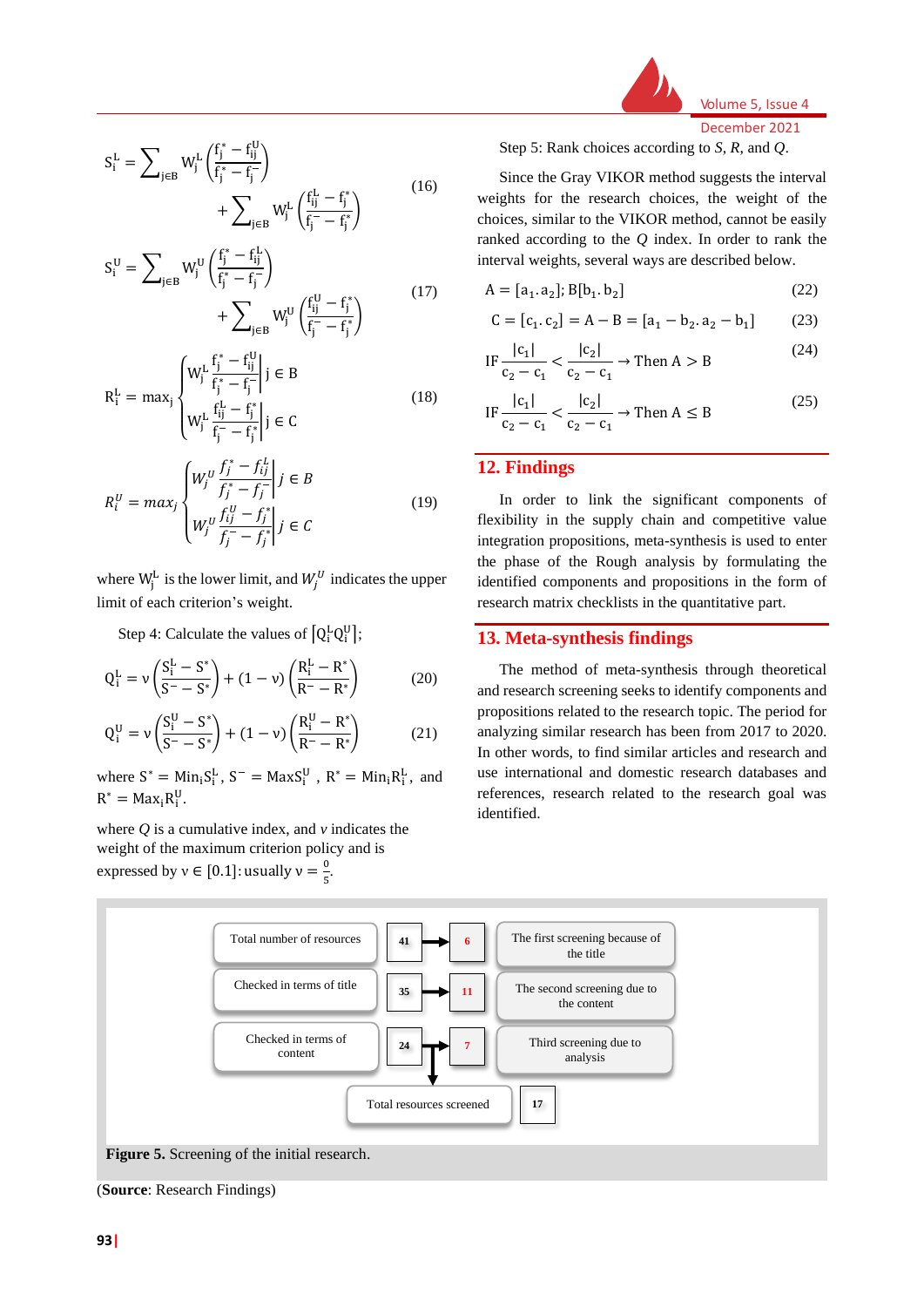As shown in Figure 5, all of the primary sources identified are 41, which 17 research relevant to the content, title, and analytical processes of this research were finally chosen after several stages of the screening process in terms of content, title, and analysis. In this stage, concepts should be broken down into components and propositions based on the Atttride-Sterling (2001) method to determine value integration based on supply chain flexibility in the form of scorecards. In fact, through the criterion of economic evaluation based on 10 criteria of research objectives, including the logic of research method, research design, sampling, data collection, reflectivity, the accuracy of the analysis, the theoretical and transparent expression of the findings,

and the research value, part (A) determines the components of supply chain flexibility and part (B) determines integrating the values resulting from flexibility in the supply chain.

# **13.1 Identify components of supply chain flexibility (T)**

In this section, according to the explanations given, the components of supply chain flexibility are identified with symbol (T). Table 1 evaluates components and indicators based on a 50-point index in the form of scores from 1 to 5 based on the 10 criteria described.

| <b>Researches Status</b>   | <b>Critical evaluation</b><br>criteria<br><b>Researches</b> | Research purposes       | The logic of the research method | <b>Research plan</b> | Sampling       | <b>Collecting data</b>   | Reflexivity    | Ethical considerations | <b>Accuracy of analysis</b> | Theoretical and<br>clear expression of findings | The value of research | Total           |
|----------------------------|-------------------------------------------------------------|-------------------------|----------------------------------|----------------------|----------------|--------------------------|----------------|------------------------|-----------------------------|-------------------------------------------------|-----------------------|-----------------|
|                            | Singh et al. (2020)                                         | 3                       | 5                                | $\overline{4}$       | 3              | $\overline{3}$           | 3              | $\overline{4}$         | 5                           | $\overline{4}$                                  | $\overline{4}$        | 38              |
|                            | Liao (2020)                                                 | $\overline{\mathbf{4}}$ | $\overline{4}$                   | $\overline{4}$       | $\overline{4}$ | $\overline{4}$           | 4              | 4                      | 3                           | $\overline{4}$                                  | $\overline{4}$        | 39              |
|                            | Irfan et al. (2019)                                         | $\overline{3}$          | $\overline{3}$                   | 3                    | $\overline{3}$ | $\overline{3}$           | $\overline{4}$ | $\overline{3}$         | 3                           | $\overline{3}$                                  | $\overline{5}$        | $\overline{33}$ |
| <b>International</b>       | <b>Singh and Kumar</b><br>(2019)                            | 3                       | $\overline{4}$                   | $\overline{4}$       | $\overline{4}$ | $\overline{\mathcal{E}}$ | $\overline{4}$ | $\overline{4}$         | $\overline{4}$              | $\overline{\mathcal{E}}$                        | $\overline{4}$        | 37              |
| researches                 | Novais et al. (2019)                                        | $\overline{4}$          | $\overline{4}$                   | 3                    | $\overline{4}$ | $\overline{2}$           | $\overline{3}$ | $\overline{4}$         | $\overline{4}$              | $\overline{4}$                                  | $\overline{4}$        | 36              |
|                            | Goyal et al. (2018)                                         | 4                       | 3                                | 3                    | $\overline{4}$ | 3                        | $\overline{3}$ | 3                      | 4                           | $\overline{4}$                                  | $\overline{4}$        | 31              |
|                            | Rojo et al. (2018)                                          | $\overline{2}$          | $\overline{2}$                   | 3                    | $\overline{4}$ | $\overline{3}$           | $\overline{3}$ | 3                      | 3                           | 3                                               | $\overline{4}$        | 21              |
|                            | Manders et al. (2017)                                       | $\overline{\mathbf{4}}$ | 5                                | 5                    | 3              | $\overline{4}$           | $\overline{3}$ | $\overline{3}$         | 3                           | $\overline{4}$                                  | $\overline{4}$        | 38              |
|                            | Obayi et al. (2017)                                         | $\overline{\mathbf{3}}$ | $\overline{4}$                   | 5                    | $\overline{4}$ | $\overline{3}$           | $\overline{3}$ | $\overline{2}$         | 3                           | 3                                               | $\overline{4}$        | 30              |
|                            | Akbarzade et al. (2019)                                     | $\overline{2}$          | $\overline{3}$                   | $\overline{3}$       | $\overline{3}$ | $\overline{4}$           | $\overline{3}$ | $\overline{3}$         | $\overline{3}$              | $\overline{4}$                                  | $\overline{4}$        | 32              |
|                            | Sahebi and Gilani<br>(2019)                                 | 3                       | $\overline{2}$                   | 3                    | $\overline{2}$ | $\overline{3}$           | 3              | $\overline{3}$         | $\overline{2}$              | 3                                               | $\overline{4}$        | 26              |
|                            | Meftahi et al. (2019)                                       | $\overline{4}$          | 5                                | $\overline{4}$       | $\overline{4}$ | 3                        | 4              | $\overline{4}$         | 3                           | 5                                               | $\overline{4}$        | 39              |
| <b>Internal researches</b> | Aghaeipour et al. (2019)                                    | $\overline{2}$          | $\overline{\mathbf{3}}$          | $\overline{2}$       | $\mathbf{1}$   | $\mathbf{1}$             | $\overline{3}$ | $\mathbf{1}$           | $\overline{2}$              | $\mathbf{1}$                                    | $\overline{4}$        | 18              |
|                            | Abbasi Bastami et al.<br>(2017)                             | 3                       | 3                                | 3                    | 3              | $\overline{4}$           | 4              | 3                      | 3                           | 4                                               | $\overline{4}$        | 34              |
|                            | Aghaei and Aghaei<br>(2018)                                 | $\overline{2}$          | 2                                | $\overline{2}$       | $\mathbf{1}$   | $\overline{2}$           | $\overline{2}$ | $\overline{2}$         | 3                           | 3                                               | 3                     | 23              |

|  | Table 1. The vital analysis process of the screened research. |
|--|---------------------------------------------------------------|
|--|---------------------------------------------------------------|

**(Source**: Research Findings)

The scores presented based on the fashion index showed four works of Rojo et al. (2018), Sahebi and Gilani (2019), Aghaeipour et al. (2019), and Aghaei and Aghaei (2018). Considering that they received less than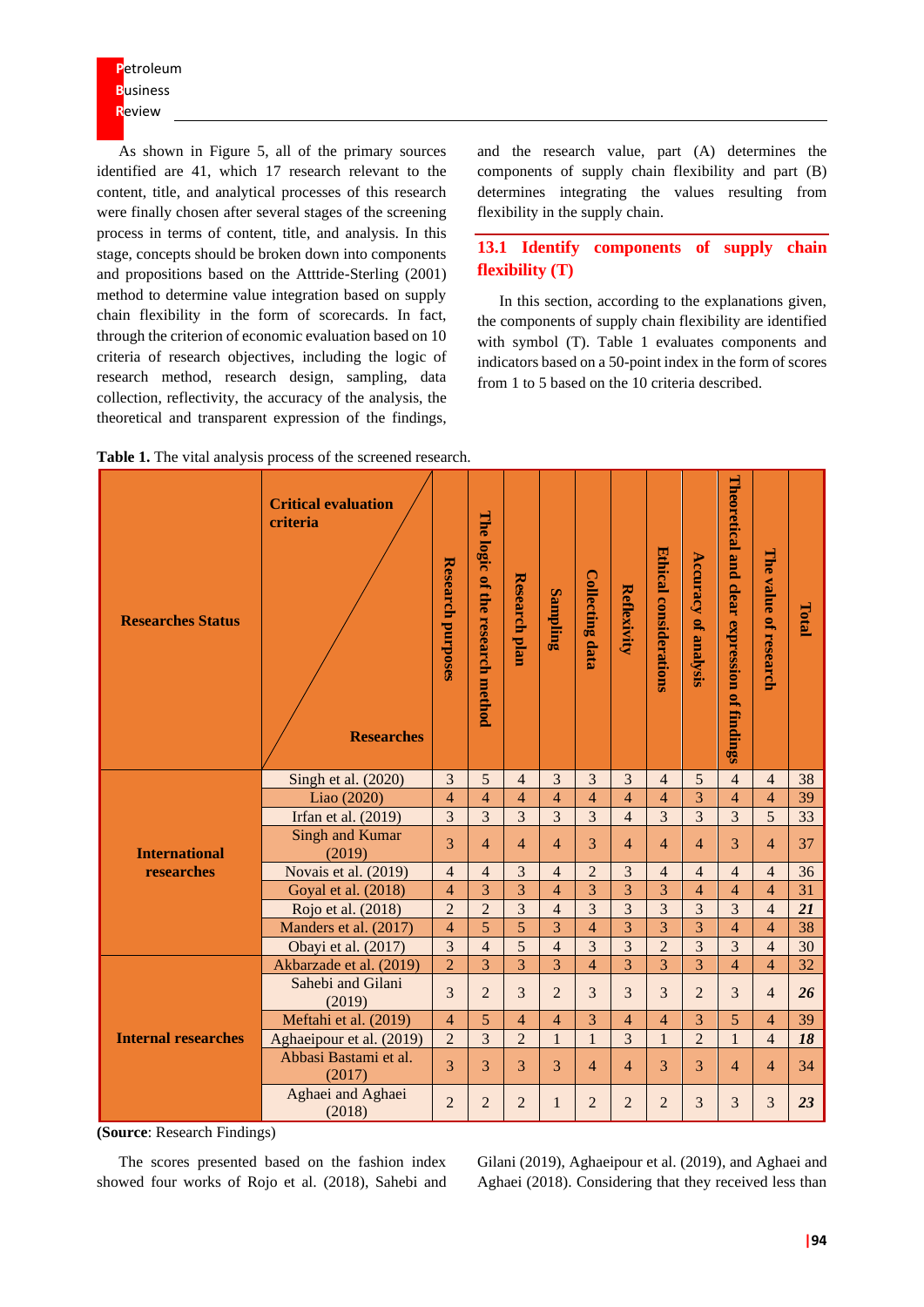

30 out of 50 points according to the guidelines for the adequacy of the score of this analysis, the studies having a score of 30 or higher were approved, eliminated, and therefore excluded from the review. Then, using the Atttride-Sterling method (2001), the components of supply chain flexibility were extracted. Accordingly, the following scoring method was used to determine the components of supply chain flexibility. Based on this method, all sub-criteria extracted from the text of approved articles were written in the table column. Then, in the row of each table, the names of the approved researchers were given. Based on each researcher's use of the sub-criteria written in the table column, symbol  $\boxtimes$ is inserted, then the scores of each  $\boxtimes$  were added together in the sub-criteria column; the scores above the average of the researches were selected as the research components.

**Table 2.** The process of determining the main components of research.

| <b>Researches Status</b>        | The flexibility of financial<br>resources | Information systems flexibility | <b>Strategic flexibility</b> | <b>Operational flexibility</b> | <b>Structural flexibility</b> | Environmental flexibility | Knowledge management flexibility | <b>Marketing flexibility</b> |                |
|---------------------------------|-------------------------------------------|---------------------------------|------------------------------|--------------------------------|-------------------------------|---------------------------|----------------------------------|------------------------------|----------------|
|                                 | Singh et al. (2020)                       | $\overline{\phantom{a}}$        | $\overline{\checkmark}$      |                                |                               |                           | $\overline{\phantom{m}}$         | $\overline{\checkmark}$      |                |
|                                 | Liao et al. (2020)                        | ✓                               |                              | ✓                              | ✓                             |                           | ✓                                | ٠                            |                |
|                                 | Irfan et al. (2019)                       | $\overline{\checkmark}$         | $\overline{\checkmark}$      | $\overline{\phantom{a}}$       | $\overline{a}$                | $\checkmark$              | $\overline{a}$                   | $\overline{\checkmark}$      | ۰              |
| <b>International researches</b> | Singh and Kumar (2019)                    | $\blacktriangledown$            |                              | ä,                             | ✓                             |                           | ٠                                | ✓                            | ✓              |
|                                 | Novais et al. (2019)                      | $\qquad \qquad \blacksquare$    | $\checkmark$                 | ✓                              |                               | ✓                         | $\overline{\phantom{a}}$         | ✓                            | ✓              |
|                                 | Goyal et al. (2018)                       | ✓                               |                              | ÷                              | ✓                             | ٠                         |                                  | Ē,                           | ✓              |
|                                 | Manders et al. (2017)                     | ✓                               |                              | -                              | $\overline{\phantom{a}}$      | ✓                         | $\overline{\phantom{a}}$         | ✓                            |                |
|                                 | Obayi et al. (2017)                       | ٠                               | ✓                            | ✓                              | ✓                             | ٠                         | ٠                                | $\overline{\phantom{a}}$     | ✓              |
|                                 | Akbarzadeh et al. (2019)                  | ✓                               |                              |                                | $\checkmark$                  |                           | $\qquad \qquad \blacksquare$     | ✓                            | ✓              |
| <b>Internal researches</b>      | Meftahi et al. (2019)                     | ✓                               | ✓                            |                                | ✓                             | ÷,                        | ✓                                | ÷,                           |                |
|                                 | Abbasi Bastami et al. (2017)              | $\blacktriangledown$            | ✓                            | ÷,                             | $\checkmark$                  |                           |                                  | ÷,                           | ✓              |
|                                 | <b>Total</b>                              | 8                               | 6                            | $\overline{\mathbf{3}}$        | $\overline{7}$                | $\overline{\mathbf{3}}$   | $\overline{2}$                   | 6                            | $\overline{7}$ |

(**Source**: Research Findings)

Based on this analysis, seven components of knowledge management flexibility were identified; marketing flexibility, the flexibility of operation processes, the flexibility of financing, and the flexibility of the effectiveness of information systems were the

most common and were therefore examined as the main criteria of the supply chain. In this section, after analyzing the theoretical foundations of the approved researches, each of the identified components is defined according to Table 3.

**Table 3**. Supply Chain Flexibility Components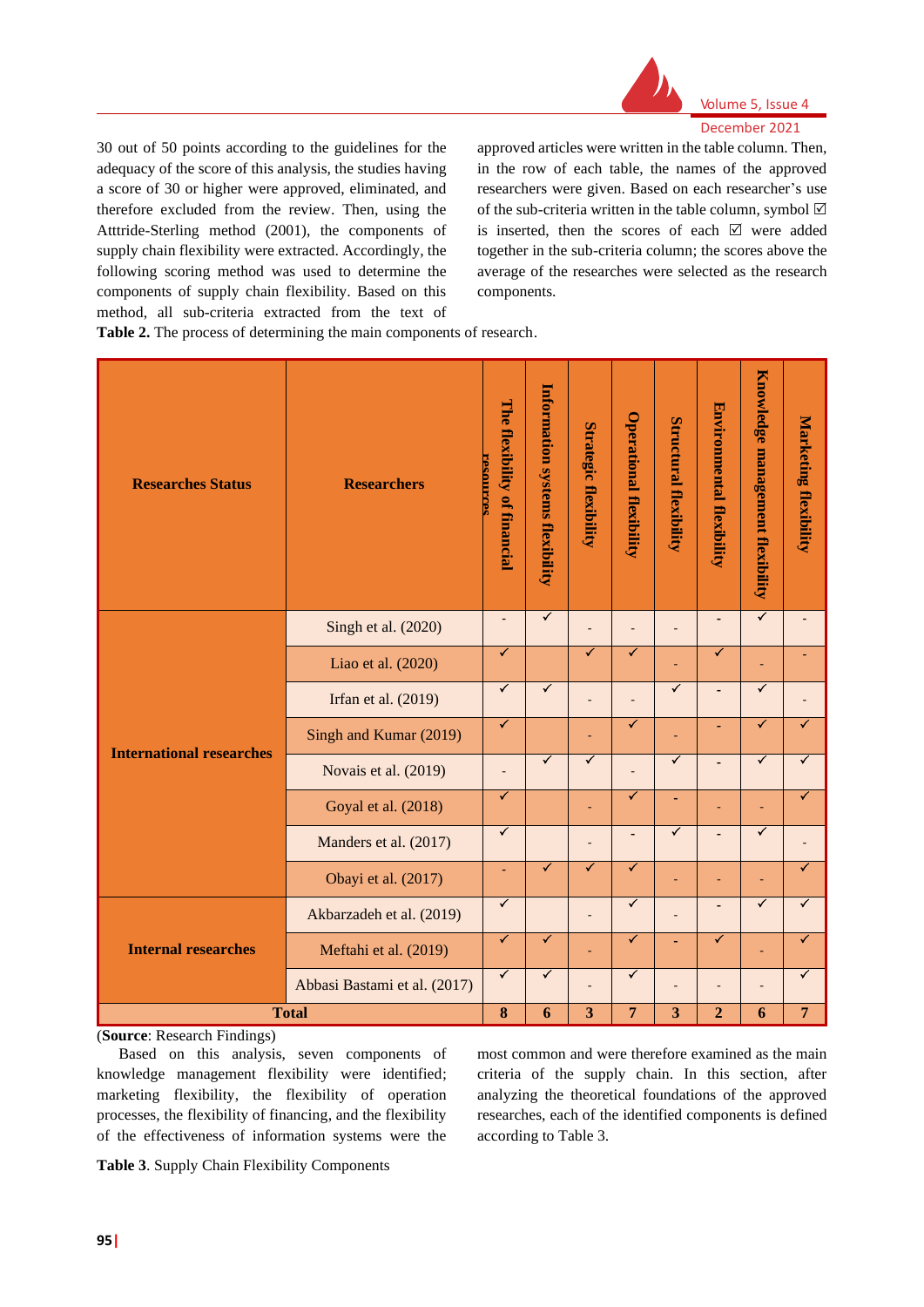| <b>Components</b>                                          | <b>Definitions</b>                                                                                                                                                                                                                                                                                                                                                                                                                                                                                                                                                                                     |
|------------------------------------------------------------|--------------------------------------------------------------------------------------------------------------------------------------------------------------------------------------------------------------------------------------------------------------------------------------------------------------------------------------------------------------------------------------------------------------------------------------------------------------------------------------------------------------------------------------------------------------------------------------------------------|
| <b>Knowledge</b><br>management<br>flexibility              | This level of flexibility refers to knowledge-based processes in developing production<br>process functions to distribution and sales. As management systems seek to develop<br>creativity and innovation by improving methods of doing work and acquiring and utilizing<br>knowledge, the flexibility in knowledge management in the supply chain is strengthened.<br>It increases the competitive advantage for the company (Novais et al., 2019).                                                                                                                                                   |
| <b>Marketing</b><br>flexibility                            | In this approach, the level of capabilities and capacities of the company from the marketing<br>perspective to deliver products to potential customers is considered so that there is a good<br>balance between the level of order with the volume of production and the presence of<br>demanding or demanding customers. This level of flexibility also includes the level of<br>ability of the company to effectively and efficiently manage warehouses, loading capacity,<br>its distributors, and other distribution facilities in response to emerging market conditions<br>(Obayi et al., 2017). |
| The flexibility of<br>operation processes                  | The more agile the process of operations, the more capable it will be to produce better<br>quality products at a lower cost in exchange for more significant benefits. In fact, it defines<br>the flexibility of production processes in the supply chain, the technological level, and the<br>ability to use available resources to produce quality products with characteristics,<br>combinations, and volumes following different customers' characteristics to meet the<br>demands of different markets (Liao, 2020).                                                                              |
| <b>Flexibility of</b><br>financing                         | Another critical dimension of the supply chain is access to financial resources to pursue<br>future investment plans and projects. As long as a company can access liquidity to invest<br>in projects with a positive net present value, it can pursue the development of production<br>infrastructure or create a new single line or new market, regardless of financial constraints,<br>and to a reasonable level to pay more attention to competitive advantage (Irfan et al., 2019).                                                                                                               |
| The flexibility of<br>information systems<br>effectiveness | At this level of flexibility, information flow and feedback infrastructures and the timely use<br>of analyzed data for decision making are considered. Information systems seek to provide<br>managers with a level of effectiveness of decision-making processes by creating a reference<br>database to maximize the efficiency of stakeholders. The ability of the organization's<br>information system to adapt to changing conditions, especially during unforeseen events,<br>is one of the essential components of flexibility in the supply chain (Abbasi Bastami et al.,<br>2017).             |

(**Source**: Research Findings)

# **13.2 Identify value integration propositions (P)**

As in the above steps and following the critical evaluation method in this section, the integration of values resulting from supply chain flexibility is determined. According to the explanations given, the integration of values resulting from supply chain flexibility with symbol (P) is identified in this section. Table 4 evaluates the contents of a proposition based on an index of 50 points in the form of scores from 1 to 5 based on the 10 criteria described.

The scores presented based on the fashion index showed 4 studies by Hang et al. (2020), Lee et al. (2020), Khatami Firoozabadi et al. (2018), and Rashidi et al. (2017) out of a total of 12 initial studies. Considering the studies received less than 30 out of 50 points following the guidelines for the adequacy of the scores of this analysis, the studies having a score of 30 or higher were approved, eliminated, and therefore excluded from the review. Accordingly, the following scoring method is used to determine the components of supply chain flexibility. Based on this method, all sub-criteria extracted from the text of the approved articles are written in the column of the table, and then in the row of each table, the names of the approved research researchers are given. Based on each researcher's use of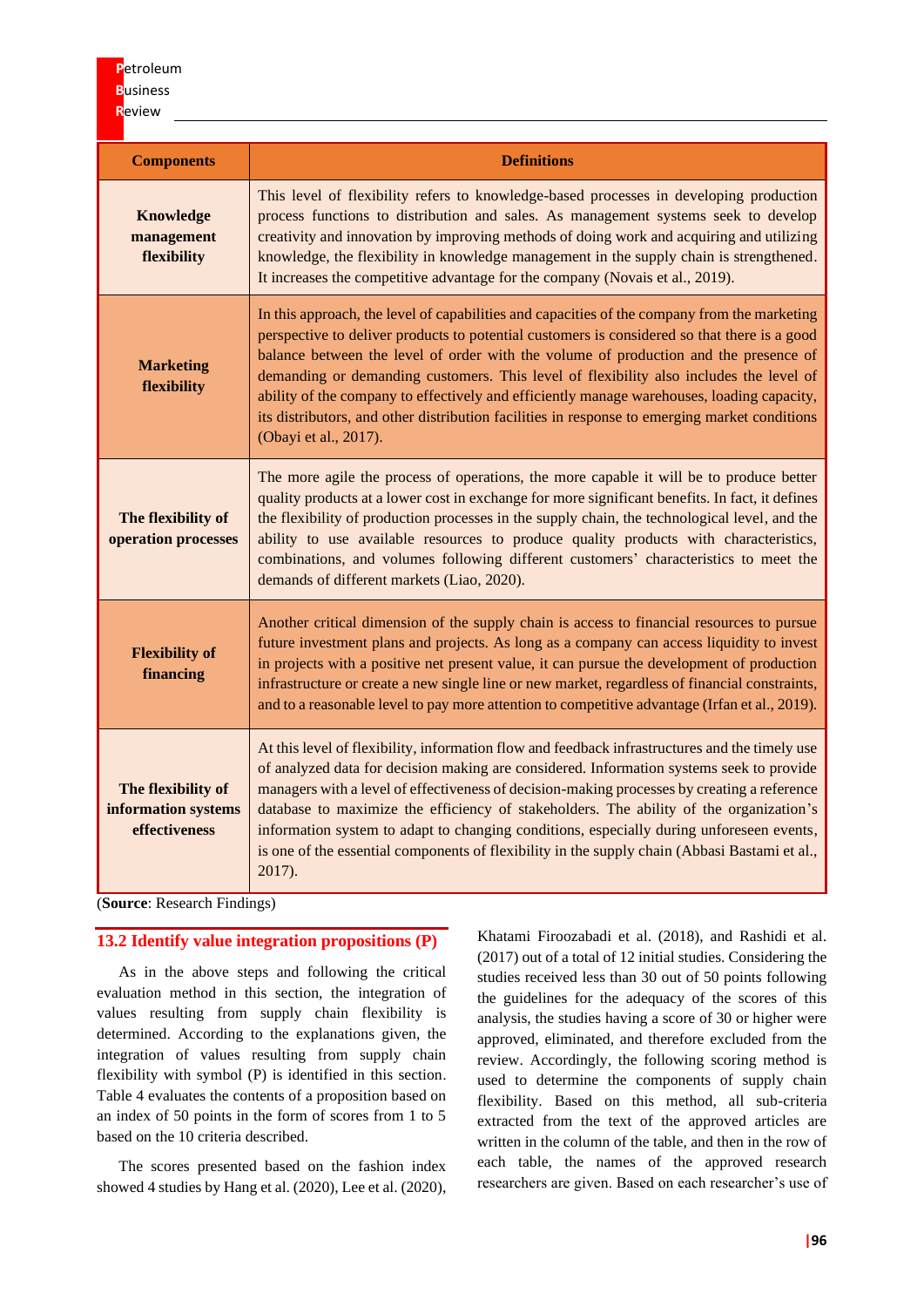

the sub-criteria written in the table column, symbol  $\boxtimes$  is inserted, and then the scores of each  $\boxtimes$  are added together in the sub-criteria column; the scores above the

average of the researches are selected as the research components.

| <b>Research Status</b>      | <b>Critical evaluation criteria</b><br><b>Researches</b> | Research<br><b>purposes</b> | 먑<br>õ<br>logi<br>Õ<br>P,<br>method | Research<br>plan | <b>Collecting</b><br>data | <b>Collecting</b><br>data | Reflexivity    | <b>Ethical</b><br>considerations | Accuracy<br>Q,<br>analysis | Theoretical<br>pue<br>clear | The<br>value<br>g,<br>research | Total |
|-----------------------------|----------------------------------------------------------|-----------------------------|-------------------------------------|------------------|---------------------------|---------------------------|----------------|----------------------------------|----------------------------|-----------------------------|--------------------------------|-------|
|                             | Huang et al. (2020)                                      |                             | 3                                   | $\overline{2}$   | 3                         | 3                         | $\overline{4}$ | 3                                | 3                          | 3                           | $\overline{3}$                 | 26    |
|                             | Liu et al. (2020)                                        | 3                           | 4                                   | 3                | $\overline{2}$            | $\overline{2}$            | 3              | 3                                | 3                          | 3                           | 3                              | 29    |
| International<br>Researches | Oleghe (2019)                                            | $\overline{4}$              | $\overline{4}$                      | $\overline{4}$   | 4                         | $\overline{4}$            | 3              | $\overline{4}$                   | $\overline{4}$             | 4                           | $\overline{4}$                 | 36    |
|                             | Abdelkafi and Pero (2018)                                | 3                           | $\overline{4}$                      | 4                | 4                         | 3                         | $\overline{4}$ | $\overline{4}$                   | 4                          | 3                           | $\overline{4}$                 | 37    |
|                             | Zhu et al. (2018)                                        | $\overline{4}$              | $\overline{4}$                      | 3                | 4                         | $\overline{2}$            | 3              | 3                                | $\overline{4}$             | 4                           | $\overline{4}$                 | 36    |
|                             | Prasad et al. (2017)                                     | 3                           | 5                                   | 4                | 3                         | 3                         | 3              | $\overline{4}$                   | 5                          | 4                           | $\overline{4}$                 | 38    |
|                             | Gawankar et al. (2017)                                   | 3                           | $\overline{4}$                      | 5                | 4                         | 3                         | 3              | $\overline{2}$                   | 3                          | 3                           | 4                              | 30    |
|                             | Ebrahimi et al. (2020)                                   | 3                           | 4                                   | 4                | 4                         | $\overline{4}$            | 5              | $\overline{4}$                   | $\overline{4}$             | 4                           | 4                              | 40    |
|                             | Manoochehri et al. (2019)                                | 3                           | 3                                   | 3                | $\overline{4}$            | 5                         | ٤              | ٤                                | $\overline{4}$             | 4                           | $\overline{4}$                 | 36    |
| researches<br>Internal      | Khakbazan et al. (2018)                                  | 3                           | 4                                   | $\overline{4}$   | 4                         | $\overline{4}$            | $\overline{4}$ | 3                                | 4                          | 5                           | 5                              | 40    |
|                             | Khatami Firoozabadi et al. (2018)                        | 3                           | $\overline{2}$                      | $\overline{2}$   | $\overline{2}$            | $\overline{2}$            | 3              | $\overline{4}$                   | 3                          | 3                           | 3                              | 27    |
|                             | Rashidi et al. (2017)                                    | 2                           | 3                                   | 3                | 3                         | $\overline{2}$            | 3              | 3                                | $\overline{2}$             | 3                           | 3                              | 26    |
|                             |                                                          |                             |                                     |                  |                           |                           |                |                                  |                            |                             |                                |       |

| Table 4. The process of the critical analysis of the screened research. |  |  |  |
|-------------------------------------------------------------------------|--|--|--|
|-------------------------------------------------------------------------|--|--|--|

(**Source**: Research Findings)

|  |  |  |  |  |  | Table 5. The process of determining the main components of research. |  |
|--|--|--|--|--|--|----------------------------------------------------------------------|--|
|--|--|--|--|--|--|----------------------------------------------------------------------|--|

| <b>Status</b>                   | <b>Researchers</b>        | <b>Customer</b><br>interaction dynamics | Reduce<br>waiting<br>deliver<br>time<br>and<br>on-time | C<br>'reating<br>innovativ<br>Õ<br>values | <b>Dynamics</b><br>g,<br>relationship<br>with<br>suppliers | Reduce<br>market<br>and<br>process<br>conflicts | Demand-based<br>management | <b>Dynamics</b><br>Q,<br>warehousing<br>management | Reduce<br>start-up time  | <b>Effectiveness</b><br>of investment decisions |
|---------------------------------|---------------------------|-----------------------------------------|--------------------------------------------------------|-------------------------------------------|------------------------------------------------------------|-------------------------------------------------|----------------------------|----------------------------------------------------|--------------------------|-------------------------------------------------|
|                                 | Oleghe (2019)             | ٠                                       | -                                                      | $\overline{a}$                            | $\checkmark$                                               | $\qquad \qquad =$                               | $\overline{\phantom{0}}$   | $\overline{\phantom{0}}$                           | $\checkmark$             | $\checkmark$                                    |
|                                 | Abdelkafi and Pero (2018) | ÷                                       | $\sqrt{}$                                              | $\sqrt{}$                                 | $\sqrt{}$                                                  | $\checkmark$                                    | $\checkmark$               | $\checkmark$                                       | ٠                        | $\checkmark$                                    |
| <b>International researches</b> | Zhu et al. (2018)         | ٠                                       | $\checkmark$                                           | $\checkmark$                              |                                                            | $\checkmark$                                    |                            | $\checkmark$                                       | $\overline{a}$           | $\checkmark$                                    |
|                                 | Prasad et al. (2017)      | ۰                                       | ٠                                                      | $\checkmark$                              | ÷                                                          | $\checkmark$                                    |                            | $\checkmark$                                       | ٠                        | $\checkmark$                                    |
|                                 | Gawankar et al. (2017)    | $\overline{\phantom{0}}$                | $\checkmark$                                           | $\checkmark$                              | $\checkmark$                                               | $\overline{\phantom{0}}$                        | $\overline{\phantom{0}}$   | $\checkmark$                                       | $\qquad \qquad$          | $\overline{\phantom{a}}$                        |
|                                 | Ebrahimi et al. (2020)    |                                         |                                                        |                                           | $\checkmark$                                               |                                                 |                            |                                                    |                          |                                                 |
| <b>Internal researchers</b>     |                           | $\checkmark$                            |                                                        | $\checkmark$                              |                                                            | ۰                                               | ÷                          | ÷                                                  | $\overline{\phantom{a}}$ | $\overline{\phantom{a}}$                        |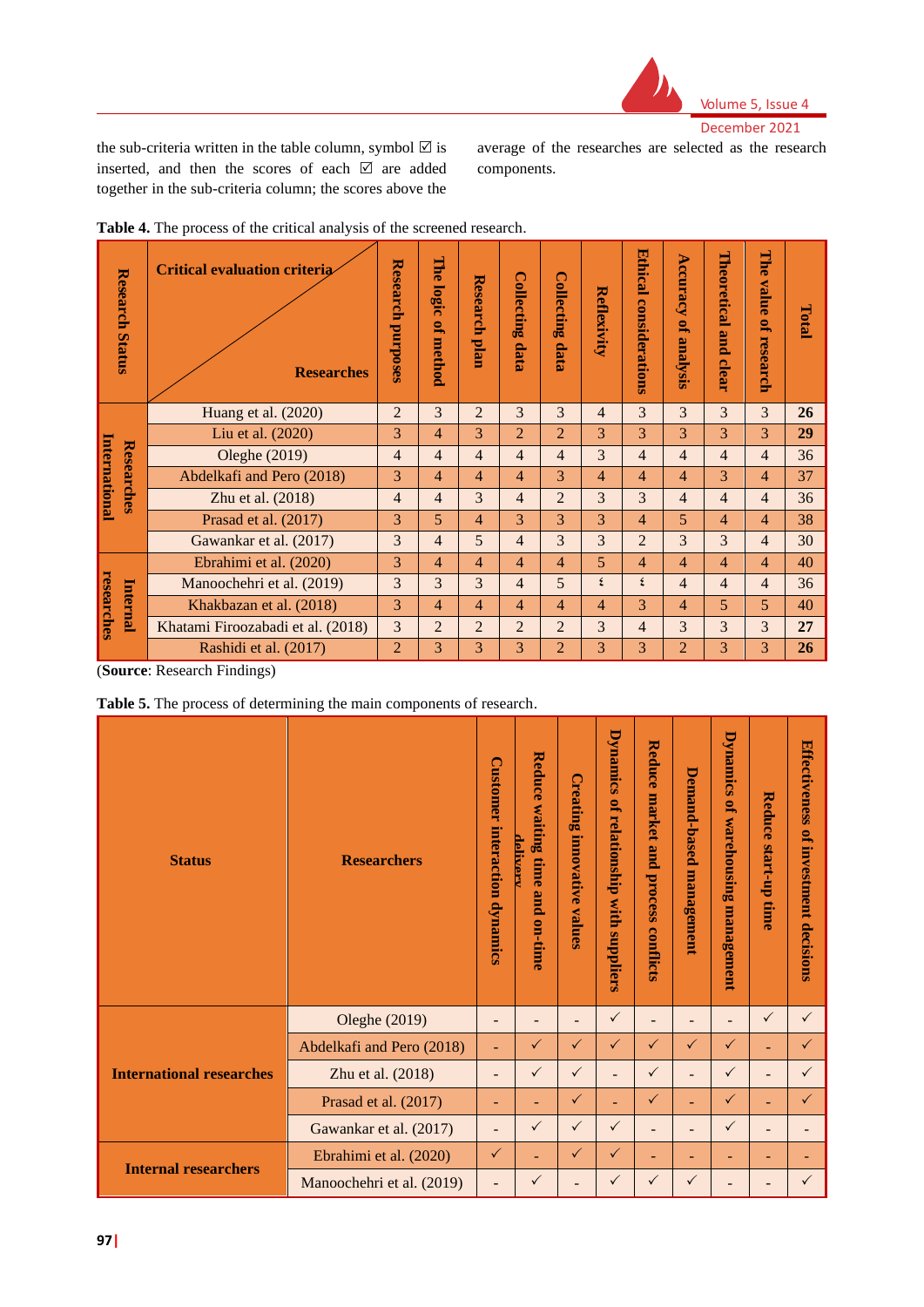| <b>Business</b><br>Review |                         |                                            |                                                          |                                                                    |                                                            |                                                 |                            |                                                    |                                   |                                                |
|---------------------------|-------------------------|--------------------------------------------|----------------------------------------------------------|--------------------------------------------------------------------|------------------------------------------------------------|-------------------------------------------------|----------------------------|----------------------------------------------------|-----------------------------------|------------------------------------------------|
| <b>Status</b>             | <b>Researchers</b>      | <b>Customer</b><br>interaction<br>dynamics | Reduce<br>waiting<br>delivers<br>time<br>pure<br>on-time | $\mathop{\rm C}\nolimits$ reati<br>ь<br>ø۹<br>innovative<br>values | <b>Dynamics</b><br>P,<br>relationship<br>with<br>suppliers | Reduce<br>market<br>and<br>process<br>conflicts | Demand-based<br>management | <b>Dynamics</b><br>P,<br>warehousing<br>management | <b>Reduce</b><br>dn-1.urs<br>time | Effectiveness<br>P,<br>investment<br>decisions |
|                           | Khakbazan et al. (2018) | $\equiv$                                   | ✓                                                        | ۰                                                                  | $\checkmark$                                               | -                                               | ۰                          | $\blacksquare$                                     | $\checkmark$                      | $\checkmark$                                   |
| <b>Total</b>              |                         | $\mathbf{1}$                               | 5                                                        | 6                                                                  | 6                                                          | $\overline{\mathbf{4}}$                         | $\overline{2}$             | $\overline{\mathbf{4}}$                            | $\overline{2}$                    | 5                                              |

(**Source**: Research Findings)

**P**etroleum

Based on this analysis, it was also identified that five statements of reduction of waiting time and timely delivery, demand-based management, creating innovative values, dynamics of relationship with suppliers, and the reduction of the driving time are most frequent. After analyzing the theoretical foundations of approved research, this section defines each of the identified propositions according to Table 6.

**Table 6.** Proposals for value integration.

| <b>Value integration</b><br>propositions              | <b>Symbols</b> | <b>Definitions</b>                                                                                                                                                                                                                                                                                                                                                                                                                                                                                     |
|-------------------------------------------------------|----------------|--------------------------------------------------------------------------------------------------------------------------------------------------------------------------------------------------------------------------------------------------------------------------------------------------------------------------------------------------------------------------------------------------------------------------------------------------------------------------------------------------------|
| <b>Reduce waiting</b><br>time and on-time<br>delivery | P1             | Timely delivery in compliance with the time specified in the delivery of the<br>product, while satisfying customers' demands, acts as a stimulus to motivate the<br>next interaction with the company. Shortening the waiting time shows the<br>company's commitment to respecting the rights of customers to satisfy their<br>demands (Abdelkafi and Pero, 2018).                                                                                                                                     |
| <b>Demand-based</b><br>management                     | P <sub>2</sub> | Leading the market in terms of demand is one of the most critical strategies for<br>integrating the value of leading companies in the competitive market because<br>balancing demand with supply can prevent the existence of bubbles and market<br>fluctuations that cause stagnation (Gawankar et al., 2017).                                                                                                                                                                                        |
| <b>Creating</b><br>innovative values                  | P <sub>3</sub> | Customer value will increase when their tastes and expectations are met, and even<br>beyond that, to inspire innovative needs by using up-to-date knowledge, the<br>necessary planning is done by the company in a competitive environment (Prasad<br>et al., 2017).                                                                                                                                                                                                                                   |
| <b>Dynamics of</b><br>relationship with<br>suppliers  | <b>P4</b>      | The supply of raw materials for production is one of the most strategic processes<br>in the supply chain, which requires interactions and effective presence of the<br>company in communication channels with suppliers of raw materials. The greater<br>the capacity to communicate with suppliers, the less pressure the company faces<br>in the absence of raw materials in times of crisis, not indicating that that the<br>production line is stopped based on losses (Abdelkafi and Pero, 2018). |
| <b>Reduce start-up</b><br>time                        | <b>P5</b>      | Another of the most strategic functions of value integration is the short time<br>required to produce a product or to set up a production line in general. The<br>existence of this value can be decisive in gaining more company share of the<br>market (Manoochehri et al., 2019).                                                                                                                                                                                                                   |

(**Source**: Research Findings)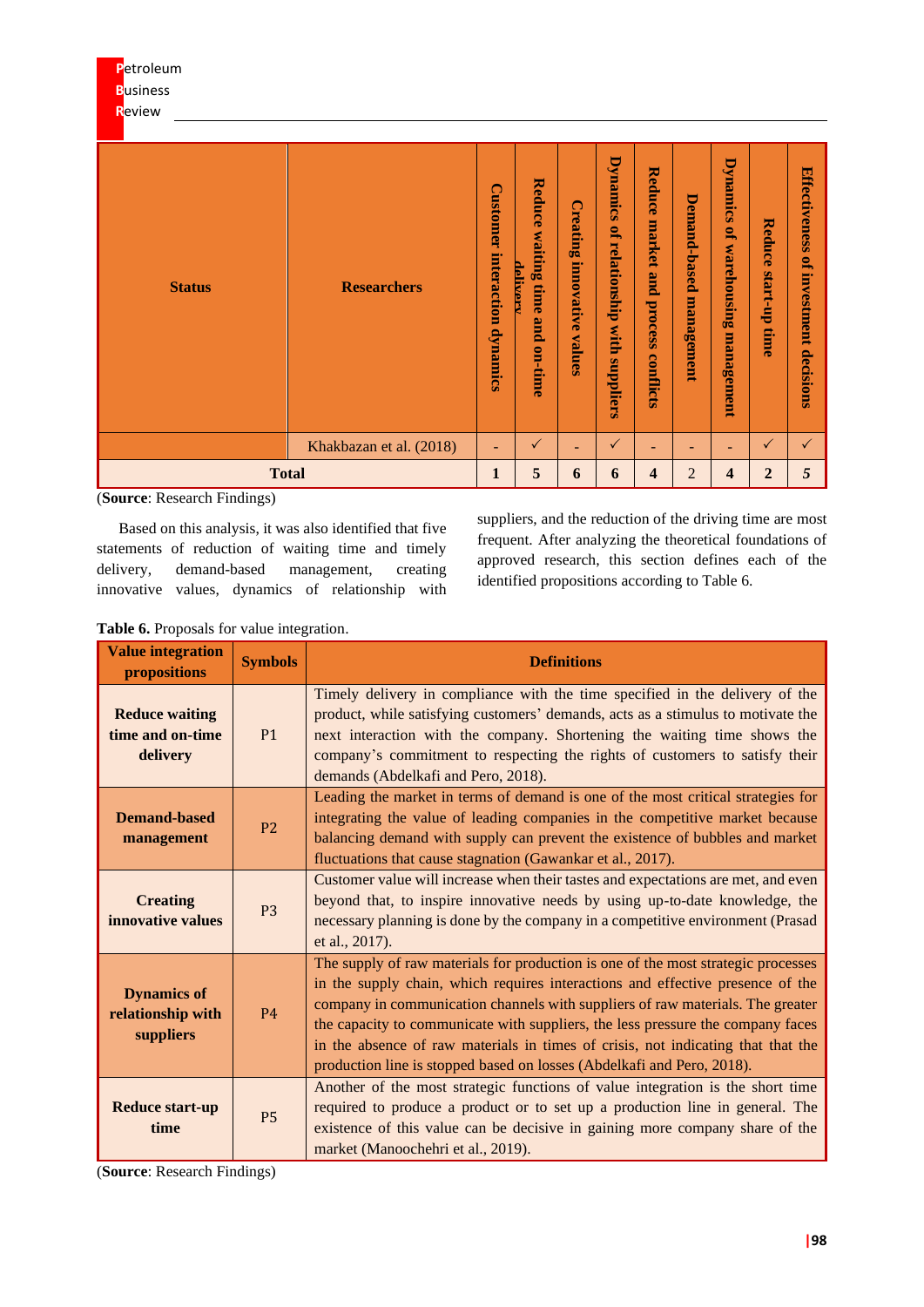

The Delphi analysis was used to reach the theoretical saturation point so as to determine the reliability and generalizability of competitive value integration propositions as a set and designated components of supply chain flexibility as a reference (according to the

relationships defined in the Rough method). For this purpose, these statements and components were provided to experts in the form of a checklist of seven options for the survey. Table 7 presents the results of the Delphi analysis.

|                                                           |                | The first round of Delphi             |                              |                | The second round of Delphi            |                              |               |
|-----------------------------------------------------------|----------------|---------------------------------------|------------------------------|----------------|---------------------------------------|------------------------------|---------------|
| <b>Identified</b><br>components                           | <b>Average</b> | <b>Coefficient</b><br>of<br>agreement | <b>Standard</b><br>deviation | <b>Average</b> | <b>Coefficient</b><br>of<br>agreement | <b>Standard</b><br>deviation | <b>Result</b> |
| Knowledge<br>management<br>flexibility                    | 5.30           | 0.64                                  | 0.45                         | 5.50           | 0.80                                  | 0.94                         | Confirm       |
| Marketing<br>flexibility                                  | 5.10           | 0.55                                  | 0.63                         | 5.20           | 0.60                                  | 0.72                         | Confirm       |
| Flexibility of<br>operation<br>processes                  | 6              | 0.80                                  | 0.55                         | 6.20           | 0.85                                  | 0.63                         | Confirm       |
| Flexibility of<br>financing                               | 5.20           | 0.60                                  | 0.56                         | 5.50           | 0.75                                  | 0.66                         | Confirm       |
| Flexibility of<br>information<br>systems<br>effectiveness | 5.10           | 0.55                                  | 0.78                         | 5.10           | 0.58                                  | 0.82                         | Confirm       |
| Reduce waiting<br>time and on-time<br>delivery            | 5.50           | 0.78                                  | 0.84                         | 6.10           | 0.82                                  | 1.002                        | Confirm       |
| Demand-based<br>management                                | 5.30           | 0.64                                  | 0.45                         | 5.50           | 0.80                                  | 0.94                         | Confirm       |
| Creating<br>innovative values                             | 6              | 0.80                                  | 0.55                         | 6.20           | 0.85                                  | 0.63                         | Confirm       |
| Dynamics of<br>relationship with<br>suppliers             | 5              | 0.50                                  | 0.96                         | 5.10           | 0.55                                  | 0.80                         | Confirm       |
| Reduce startup<br>time                                    | 5.20           | 0.60                                  | 0.67                         | 5.30           | 0.65                                  | 0.69                         | Confirm       |

| Table 7. The results of the Delphi analysis. |  |
|----------------------------------------------|--|
|----------------------------------------------|--|

(**Source**: Research Findings)

As it is known, all components and propositions in line with the nature of analysis and concept due to the participation of research experts in the form of panel members have the necessary theoretical adequacy because both in terms of scores obtained from the average and in terms of scores obtained from the agreement coefficient is approved by all of them.

# **14. Rough analysis**

In this step, more noticeable coding is used to determine the weight of the criteria according to the separation of reference variables from member variables and to better understand and deduce them.

|  |  |  |  | Table 8. Coding of components and propositions for the Rough analysis. |
|--|--|--|--|------------------------------------------------------------------------|

| <b>Purpose</b>                      | <b>Elements</b>                        | <b>Research component</b><br>codes |
|-------------------------------------|----------------------------------------|------------------------------------|
|                                     | Knowledge management flexibility       |                                    |
|                                     | Marketing flexibility                  |                                    |
| Supply chain flexibility components | The flexibility of operation processes |                                    |
|                                     | Flexibility of financing               | T4                                 |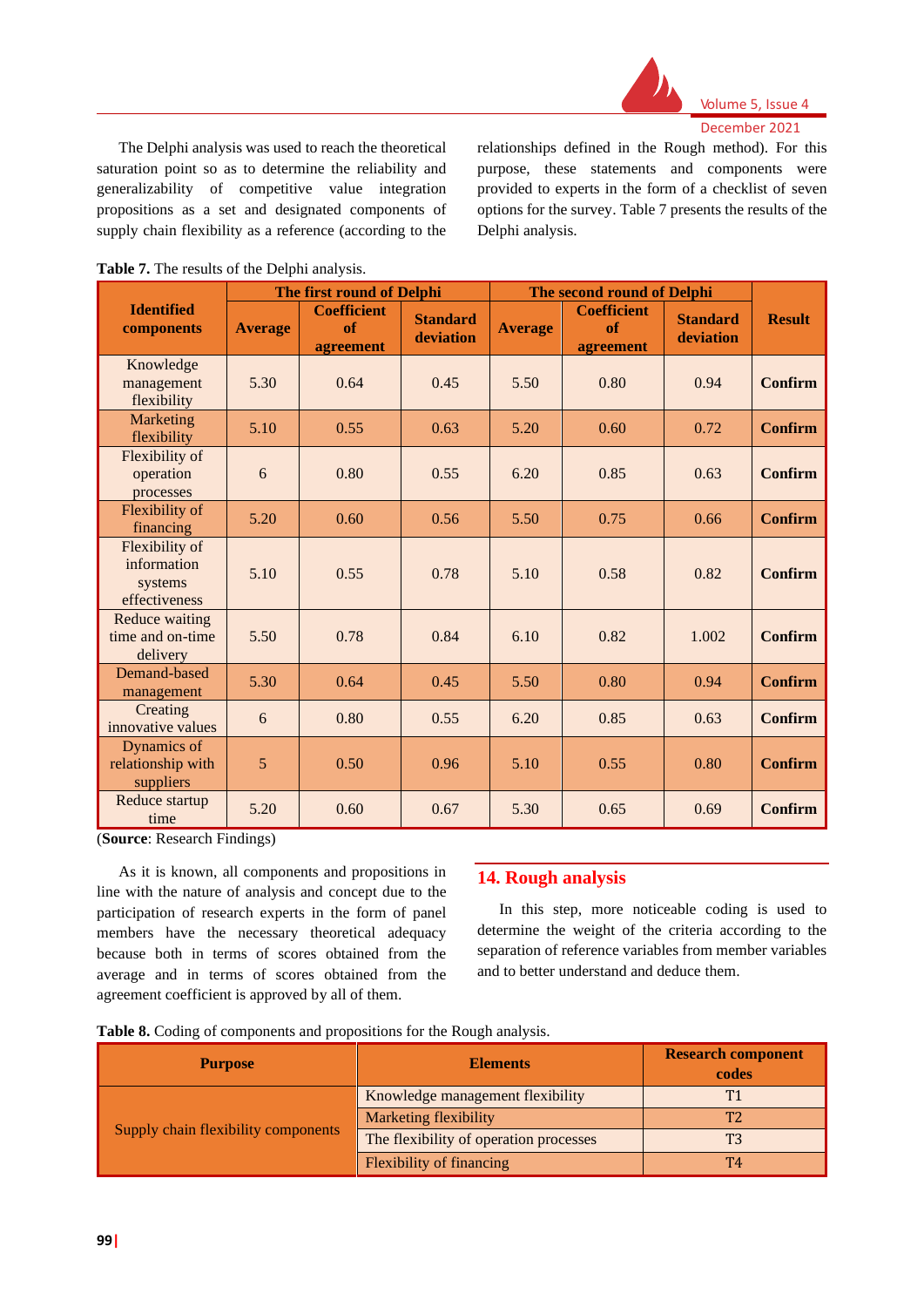| <b>Purpose</b>                | <b>Elements</b>                                         | <b>Research component</b><br>codes |
|-------------------------------|---------------------------------------------------------|------------------------------------|
|                               | The flexibility of information systems<br>effectiveness | Т5                                 |
|                               | Reduce waiting time and on-time delivery                | P1                                 |
|                               | Demand-based management                                 | P <sub>2</sub>                     |
| Competitive value integration | Creating innovative values                              | P <sub>3</sub>                     |
| propositions                  | Dynamics of relationship with suppliers                 | <b>P4</b>                          |
|                               | Reduce operating time                                   | <b>P5</b>                          |

(**Source**: Research Findings)

After forming the propositions and components of the research, it is time to calculate the weight of the research criteria using the gray hierarchical analysis process. For this purpose, after forming the pairwise comparison matrix of the problem, experts' opinions were collected. In the next step, the degree of incompatibility of each pairwise comparison matrix was determined. If the incompatibility of the pairwise comparison questionnaires is standard (less than 0.1), the

next step can be started; otherwise, the pairwise comparison questionnaires are returned to the experts for review. After confirming the compatibility of the pairwise comparison questionnaires using Rough theory (Equations (1)–(6)), the experts' opinion was converted to distance numbers. Finally, the criteria were obtained using the weights in Equations (8)–(10). Table 9 tabulates the results obtained from the calculations of the gray hierarchical analysis process.

| <b>Purposes</b> |                          |                                                                                                                                                                                                                                                                                                 |                                                 |                           | <b>Weight of elements</b> | The final weight of<br>the elements |                          |  |  |
|-----------------|--------------------------|-------------------------------------------------------------------------------------------------------------------------------------------------------------------------------------------------------------------------------------------------------------------------------------------------|-------------------------------------------------|---------------------------|---------------------------|-------------------------------------|--------------------------|--|--|
|                 | <b>Lower</b><br>limit(L) | <b>Weight of criteria</b><br><b>Elements</b><br><b>Upper</b><br>limit (U)<br>flexibility<br><b>Marketing flexibility</b><br>0.76<br>processes<br>Flexibility<br>information<br>effectiveness<br>on-time delivery<br>Demand-based<br>management<br>Creating<br>0.81<br>values<br><b>Dynamics</b> |                                                 | <b>Lower</b><br>limit (L) | <b>Upper</b><br>limit (U) | Lower<br>limit (L)                  | <b>Upper</b><br>limit(U) |  |  |
|                 |                          |                                                                                                                                                                                                                                                                                                 | Knowledge management                            | 0.301                     | 0.354                     | 0.287                               | 0.354                    |  |  |
|                 |                          |                                                                                                                                                                                                                                                                                                 |                                                 | 0.222                     | 0.268                     | 0.195                               | 0.268                    |  |  |
| Components      | 0.49                     |                                                                                                                                                                                                                                                                                                 | Flexibility of operation                        | 0.129                     | 0.211                     | 0.108                               | 0.211                    |  |  |
|                 |                          |                                                                                                                                                                                                                                                                                                 | <b>Flexibility of financing</b>                 | 0.463                     | 0.517                     | 0.421                               | 0.517                    |  |  |
|                 |                          |                                                                                                                                                                                                                                                                                                 | $\sigma$<br>systems                             | 0.230                     | 0.282                     | 0.185                               | 0.282                    |  |  |
|                 |                          |                                                                                                                                                                                                                                                                                                 | Reduce waiting time and                         | 0.155                     | 0.237                     | 0.131                               | 0.235                    |  |  |
|                 |                          |                                                                                                                                                                                                                                                                                                 |                                                 | 0.414                     | 0.535                     | 0.398                               | 0.535                    |  |  |
| Propositions    | 0.64                     |                                                                                                                                                                                                                                                                                                 | innovative                                      | 0.606                     | 0.689                     | 0.576                               | 0.684                    |  |  |
|                 |                          |                                                                                                                                                                                                                                                                                                 | $\sigma$ f<br>relationship<br>with<br>suppliers | 0.311                     | 0.453                     | 0.243                               | 0.453                    |  |  |
|                 |                          |                                                                                                                                                                                                                                                                                                 | Reduce startup time                             | 0.262                     | 0.293                     | 0.241                               | 0.264                    |  |  |

|  |  | Table 9. Results of the Gray hierarchical analysis process. |  |
|--|--|-------------------------------------------------------------|--|
|  |  |                                                             |  |

(**Source**: Research Findings)

According to the final weight of each component and proposition, it is determined that the incompatibility values are below 0.1, based on which the second step of the rough analysis can be entered. After calculating the

weight of the research criteria, the next step is to form a problem decision matrix. Experts' opinions on the status of each option in each of the criteria were first collected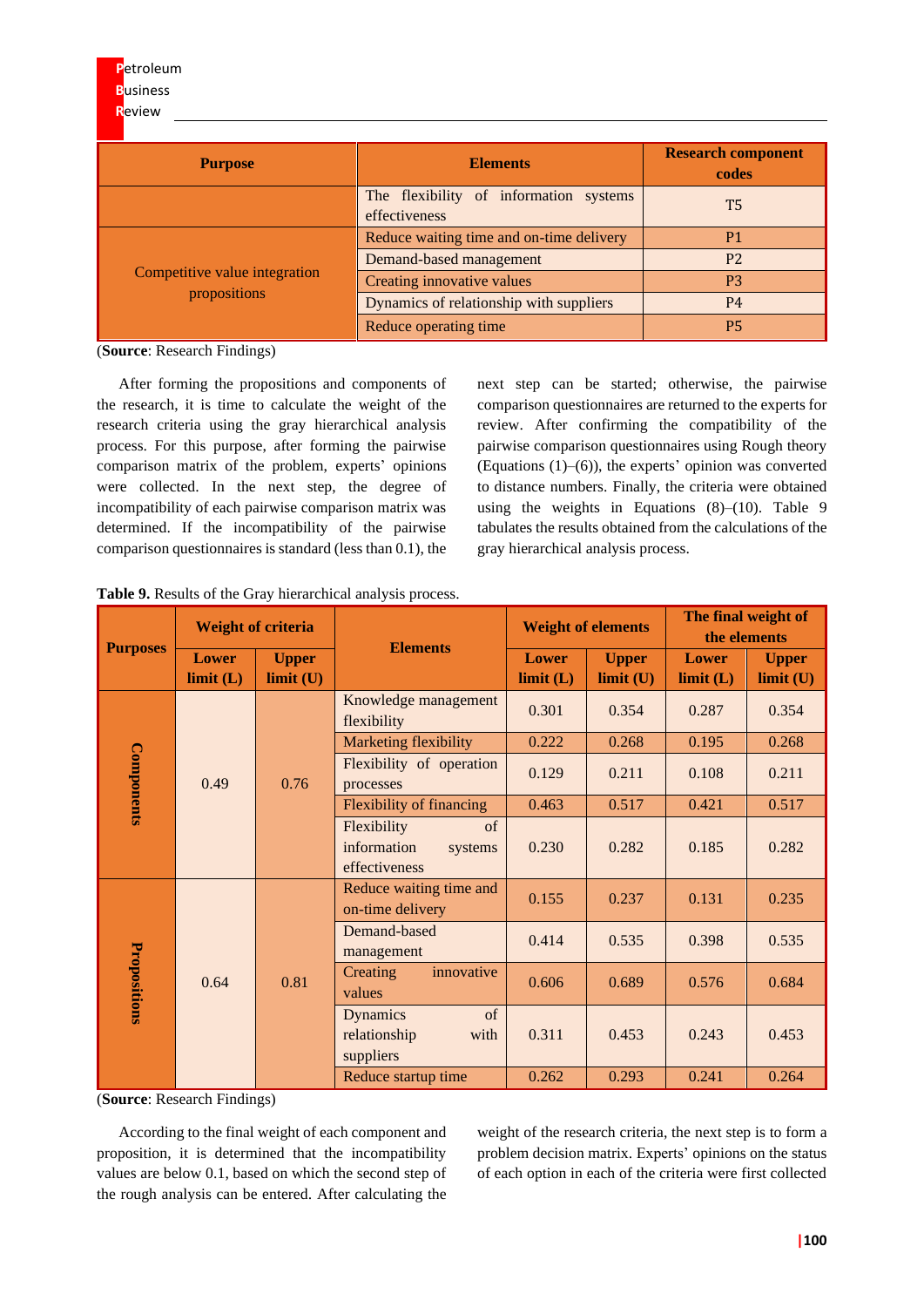

using the VIKOR questionnaire to form the distance decision matrix presented in Table 10.

|                |      |      | The first participant |  |      |
|----------------|------|------|-----------------------|--|------|
|                | (P1) | (P2) | (P3)<br>(P4)          |  | (P5) |
| <b>T1</b>      |      |      |                       |  |      |
| T <sub>2</sub> |      |      |                       |  |      |
| T <sub>3</sub> |      |      |                       |  |      |
| <b>T4</b>      |      |      |                       |  |      |
| T <sub>5</sub> |      |      |                       |  |      |

**Table 10.** Experts' opinion on each of the options based on each criterion.

\* Note: Due to the limited space of the paper, only the answer of a contributor is provided.

#### (**Source**: Research Findings)

After distributing and analyzing experts' opinions about the status of each option in each of the propositions, a decision matrix is formed to analyze the problem. The analysis of the views of 23 managers with experience in petrochemical companies as members of the target community in the quantitative sector must first

be converted into distance numbers to form a problemsolving table. Equations (1)–(6) are used to convert score analyses to distance numbers. Table 11 presents the distance decision matrix obtained from the rough method.

|                | (P1)              |                       |                   | (P2)                  |                   | (P3)                         |                   | (P4)                  | (P5)              |                              |
|----------------|-------------------|-----------------------|-------------------|-----------------------|-------------------|------------------------------|-------------------|-----------------------|-------------------|------------------------------|
|                | Lower<br>limit(L) | Upper<br>limit<br>(U) | Lower<br>limit(L) | Upper<br>limit<br>(U) | Lower<br>limit(L) | <b>Upper</b><br>limit<br>(U) | Lower<br>limit(L) | Upper<br>limit<br>(U) | Lower<br>limit(L) | <b>Upper</b><br>limit<br>(U) |
| T <sub>1</sub> | 10.28             | 12.44                 | 20.84             | 22.17                 | 18.74             | 20.32                        | 14.35             | 16.07                 | 17.66             | 19.23                        |
| T <sub>2</sub> | 9.89              | 11.52                 | 18.11             | 20.10                 | 18.61             | 20.21                        | 13.75             | 15.55                 | 16.50             | 18.29                        |
| T <sub>3</sub> | 13.86             | 15.77                 | 19.04             | 21.66                 | 20.16             | 21.95                        | 16.05             | 17.82                 | 17.15             | 18.96                        |
| T <sub>4</sub> | 11.24             | 13.45                 | 17.74             | 19.19                 | 16.78             | 18.24                        | 14.37             | 16.11                 | 18.36             | 20.15                        |
| T <sub>5</sub> | 9.67              | 11.41                 | 19.56             | 21.89                 | 19.01             | 21.52                        | 15.70             | 17.30                 | 17.91             | 19.53                        |

**Table 11.** The distance decision matrix.

(**Source**: Research Findings)

Based on the result of the distance decision matrix, the demand-based management propositions (P2), creating innovative values (P3), and reducing start-up time (P5) were considered the most compelling propositions of integration of competitive values of companies operating in the petrochemical industry. Then, to analyze the Gray VIKOR method, research

options were reviewed and evaluated. The first step in the Gray VIKOR method after the formation of the decision matrix is to identify the values of positive ideal  $(f_j^*)$  and negative ideal  $(f_j^-)$  in each of the criteria of the decision matrix. Table 12 presents the results obtained.

**Table 12.** Determining the positive and negative ideals.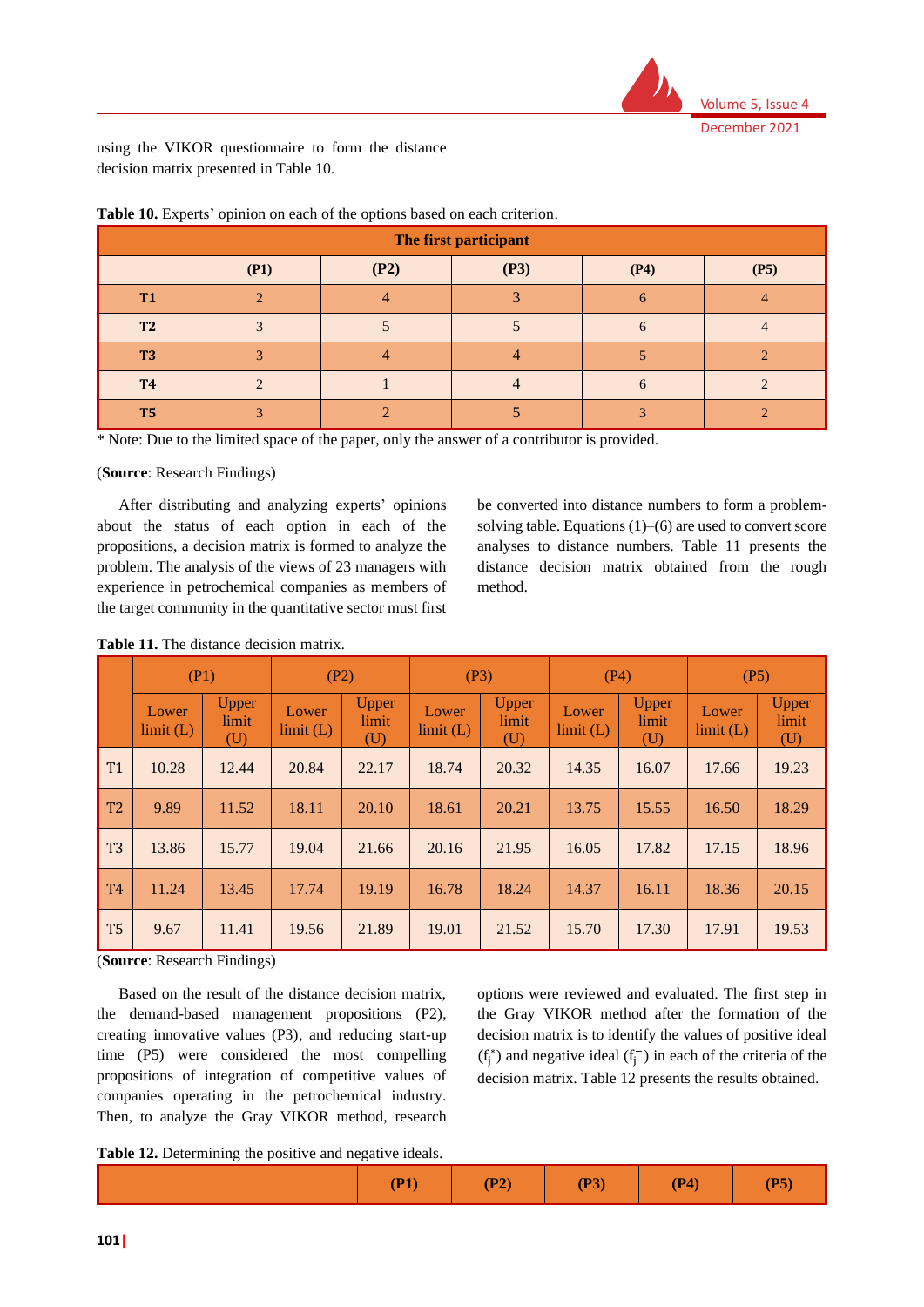| Positive ideal $(f_i^*)$        | 12.76 | 22.46 | 20.22 | 16.63 | 20.08 |
|---------------------------------|-------|-------|-------|-------|-------|
| <b>Negative ideal</b> $(f_i^-)$ | 10.03 | 20.34 | 18.15 | 15.14 | 17.98 |

(**Source**: Research Findings)

As can be seen, none of the propositions has a higher negative ideal than the positive ideal, reflecting the effectiveness of all propositions in terms of supply chain flexibility. Nevertheless, based on the results, it was again confirmed that the three demand-based governance propositions (P2), creating innovative values (P3), and reducing start-up time (P5), as the most compelling propositions of the integration of competitive values of companies operating in the petrochemical industry, have a higher degree of desirability than the other propositions. However, to recognize the most influential

dimension of supply chain flexibility in the petrochemical industry based on the competitive value propositions of companies operating in the petrochemical industry, one must rely on the Gray VIKOR method as the last step. Based on Equations (16)–(19), first, propositions  $S_i^U$ ,  $S_i^L$ ,  $R_i^U$ , and  $R_i^L$  are calculated; then, by specifying the propositions, the central proposition of Gray VIKOR, i.e., *Q*, determined by Equations (20) and (21) is used. Table 13 tabulates the calculation results.

| <b>Supply chain</b><br>flexibility components                        | Code           | $S_i^U$                   | $S_i^L$  | $R_i^U$  | $R_i^L$  | $Q_i^U$  | $Q_i^L$  | Rank   |
|----------------------------------------------------------------------|----------------|---------------------------|----------|----------|----------|----------|----------|--------|
| <b>Knowledge</b><br>management<br>flexibility                        | P <sub>1</sub> | 0.527361                  | 1.261317 | 0.213896 | 0.404428 | 0.287366 | 0.450030 | Third  |
| <b>Marketing flexibility</b>                                         | P <sub>2</sub> | 0.554720                  | 1.284763 | 0.243887 | 0.421605 | 0.301628 | 0.523588 | Forth  |
| <b>Flexibility of</b><br>operation processes                         | P <sub>3</sub> | 1.10263                   | 1.906635 | 0.352651 | 0.571672 | 0.440372 | 0.702763 | Fifth  |
| <b>Flexibility of</b><br>financing                                   | <b>P4</b>      | 0.414443                  | 1.12379  | 0.182651 | 0.325502 | 0.183193 | 0.332694 | First  |
| <b>Flexibility of</b><br>information systems<br><b>effectiveness</b> | <b>P5</b>      | 0.493055                  | 0.234539 | 0.188745 | 0.330564 | 0.216721 | 0.419085 | Second |
| <b>Assessment criteria</b>                                           |                | Propositions              |          | $S^*$    | $S^-$    | $R^*$    | $R^-$    |        |
|                                                                      |                | The value of propositions |          | 0.652410 | 3.40561  | 0.503451 |          |        |

**Table 13.** Analysis of Gray VIKOR method propositions.

(**Source**: Research Findings)

Since proposition *Q* represents the most critical law in rough analysis, i.e., the most crucial feature for modifying or improving the components, this study determined it based on Table 14. *Q* related to the flexibility of operations processes (P3) is the highest among research components. However, according to the Rough analysis guidelines, the lowest *Q* value determines the central component, which is the inverse of Rough analysis. It was determined that the lowest component, financing flexibility (P4), is the most crucial component of supply chain flexibility. Moreover, in second place is the effectiveness of information systems (P5). In fact, this result shows that the most effective component of supply chain flexibility is the financing

functions, which has the highest level of priority in the dimensions of supply chain flexibility and experiences the most remarkable strengthening under the influence of the propositions of the integration of competitive values of companies operating in the petrochemical industry.

# **15. Conclusions**

Value integration based on supply chain flexibility is pursued today as one of the most important strategic considerations at the top levels of corporate governance in a competitive market environment. Thus, if it is not considered, it will affect all corporate activities according to market needs. Therefore, this study tried to identify the components of flexibility and the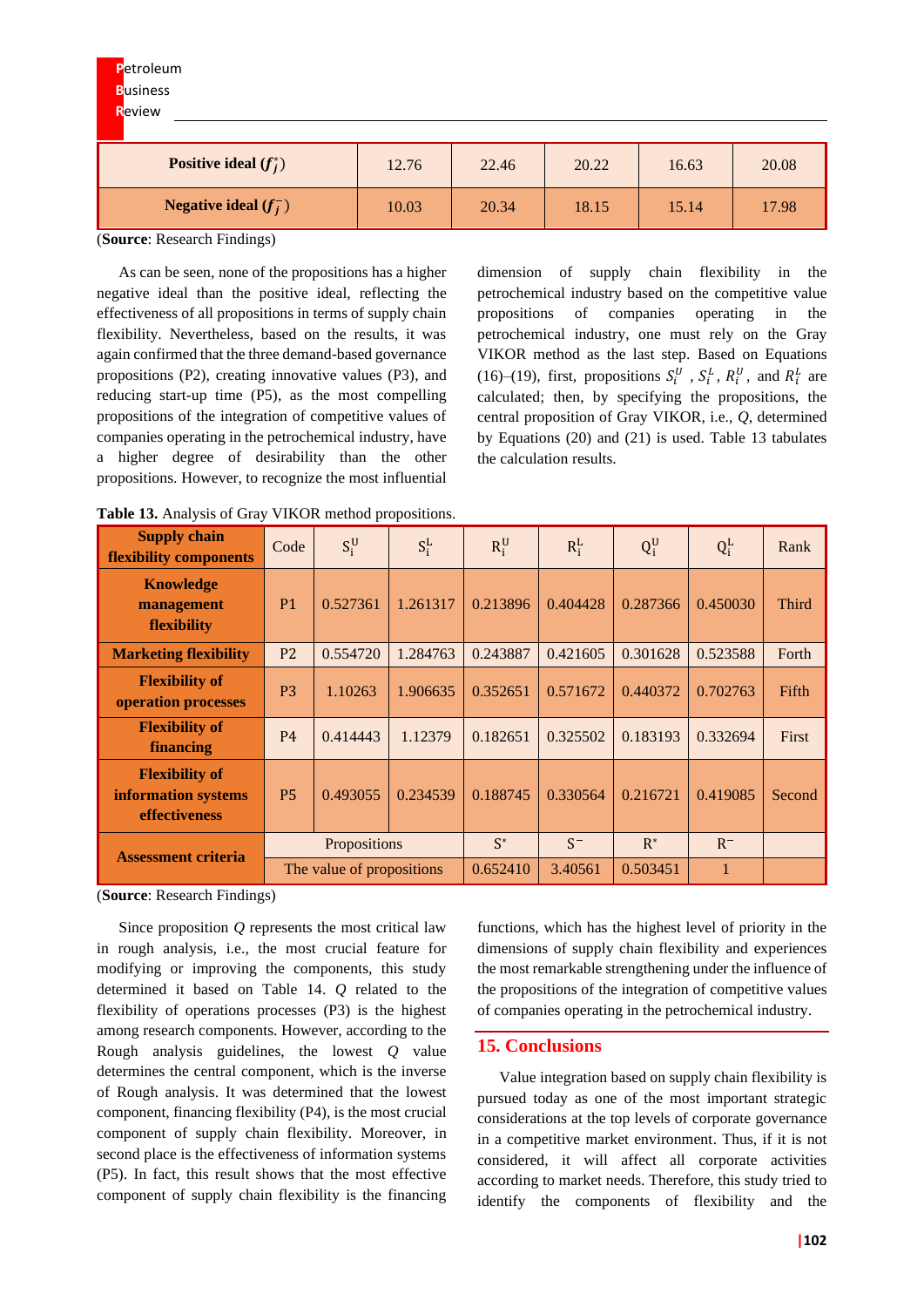

Volume 5, Issue 4

# propositions of integration of competitive values using the Rough set analysis so as to examine the degree of flexibility of the chain under the propositions of integration of competitive values of companies operating in the petrochemical industry. It can help the effective competitive functions of companies active in this field. Based on this, first, by using meta-synthesis analysis and theoretical screening in the content of similar researches, an attempt was made to identify the components and propositions of the research. Then, based on the Delphi analysis, an attempt was made to evaluate the theoretical adequacy of components and propositions. Afterward, based on the approved components and propositions, the research entered the Rough collection phase to determine the most effective propositions of the integration of competitive values of companies operating in the petrochemical industry and the most influential components of supply chain flexibility. The results can be interpreted in several sections in analyzing the obtained results. First, based on determining the most effective integration value propositions of companies operating in the petrochemical industry, it should be stated that the two demand-based management propositions and the creation of innovative values were identified as the most useful reference in integration values. This result indicates that competitive values with the development of innovation and creativity in product production help increase demand management in the market and enable the company as a market leader to control volatility and align with customer needs in environmental conditions. The turbulent economic conditions will provide the best answer to gain a more significant competitive advantage. Finally, it was found that among the components related to flexibility in the sustainable supply chain, two components of financing flexibility (P4) and information systems flexibility (P5) are the most effective in competitive conditions for supply chain flexibility of companies operating in the petrochemical industry. The flexibility of financing in the supply chain helps companies operating in the petrochemical industry have the necessary plans for the future advancement of their investment plans and projects, regardless of any financial constraints; thus, they can launch plans to launch a new production line in the shortest possible time or pursue new products. Having this flexibility as a competitive basis in the supply chain will allow the company to open its hands to the path of sustainable economic development by developing investment in its infrastructure to provide a level of efficient production processes to marketing in various international regions and access to new markets.

On the other hand, the flexibility of information systems

December 2021 helps companies active in the competitive field of petrochemicals reduce their need for raw materials by recognizing new markets, obtaining more accurate information from the market, and adapting it to production processes while under inflation and sanctions. At the same time, it can respond to the market's ever-changing needs by providing timely information to production teams and various parts of the company. By creating a reference database and collecting data on operations and performance processes, these information systems provide managers with a level of effectiveness of decision-making processes to maximize returns to stakeholders: a return that may range from improving product quality to achieving new markets and even macroeconomic dimensions. The results obtained from the perspective of analytical and conceptual processes correspond with the works of Singh et al. (2020), Singh et al. (2019), Abbasi et al. (2017), Tachizawa and Gimenez (2009), and Naser Sadrabady et al. (2014). Based on the obtained results, it is suggested that companies active in the field of petrochemicals try to create new production lines to improve production processes and improve the quality of their products according to the needs of customers and the existence of opportunities and market threats. Having an ergonomic order in terms of space occupation and resources, the effectiveness of supply chain production processes can lead to greater profitability by reducing costs. On the other hand, try to make financial resources more accessible to invest in plans and projects by timely disclosure of financial information and improving the quality of financial reporting to gain the trust and confidence of banks and financial institutions and even foreign investors so as to pursue investment projects more effectively. These companies should also strive to develop infrastructure investments to collect data through cross-border teams and research and develop (R & D) teams, in line with the information they need to meet in today's competitive market environment. Furthermore, by dynamizing their analytical processes, which require interactions and the effectiveness of communication channels within the company, they should try to develop the level of flexibility of information systems and thus their competitive goals in terms of customer recognition, recognizing new markets, and recognizing production with newer methods. Regarding the limitations of this research, it should be noted that the research combines the content and theoretical part with the real perceptions of the managers of petrochemical companies. At the same time, a significant level of connection between theories and empirical facts can be pointed out. The lack of coverage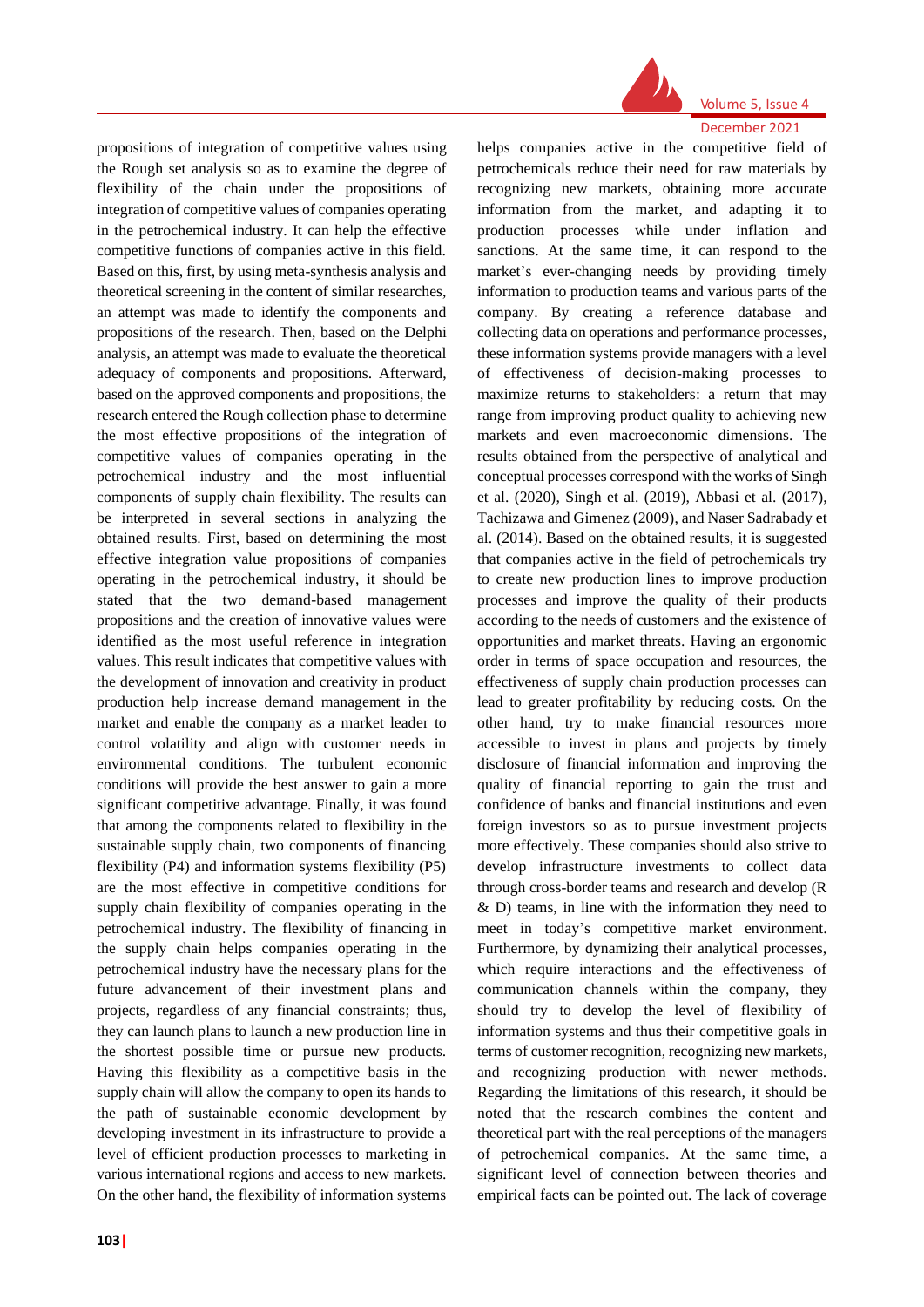of all aspects of supply chain flexibility is acknowledged as there may be numerous strategic and operational insights in the face of competitive realities that play a role in creating value for companies' competitive advantages. Further, another limitation of this research is related to its general nature. It should be examined in different case situations and according to the structural characteristics of a particular company, and its results should be compared with other similar companies in this field. However, as a suggestion for future research, the analysis method presented in this study can be done for a specific case analysis to evaluate the flexibility in the direct value chain based on statistical data. Thus, by referring to the functions of analytical processes, the level of cost differences in dimensions can determine the various supply chains, based on which and through the formulation of codified strategies to control costs, appropriate actions are implemented. It may also be used to rank flexibility strategies along the indirect value chain for the dimensions of sustainable corporate development. Finally, it should be noted that this study opens the way for future research in two areas: 1) conducting practical case analyses and extracting unique propositions and 2) further refining the process method of supply chain operations and developing a decision support system at the process level, making it possible at the operational level.

# **References**

- Abbasi Bastami., Raheleh., Ehteshamrathi, Reza., Akbari, Amena (2017). The Role of Production Flexibility and Supply Chain Agility on Supply Chain Performance, Supply Chain Management Quarterly, 59 (1): 84–99.
- Abdelkafi, N. and Pero, M. (2018). Supply chain innovation-driven business models: Exploratory analysis and implications for management, Business Process Management Journal, 24(2): 589–608. https://doi.org/10.1108/BPMJ-05-2016- 0109
- Adesanya, A., Yang, B., Bin Iqdara, F, W., Yang, Y. (2020). Improving sustainability performance through supplier relationship management in the tobacco industry, Supply Chain Management, 25(4): 413–426. https://doi.org/10.1108/SCM-01- 2018-0034
- Aghaei, Milad., Aghaei, Reza. (2018). Conceptual model of supply chain flexibility, Quarterly Journal of Human Resource Management Development and Support, 1397 (48): 107–130.
- Aghaeipoor, Yousef., Mohajeri, Sharareh., Pirdestan, Masoud. (2019). Agile supply chain model for supplying parts and equipment of existing

defective vehicles, Journal of Science and Engineering Elite, 4 (3): 93–110.

- Aghaeipour, Y., Mohajeri, Sh., Pirdastan, M. (2019). Agile supply chain model for supplying parts and equipment of existing defective vehicles, Journal of Science and Engineering Elite, 4(3): 93–110 (In Persian).
- Ahi, P., and Searcy, C. (2013). A comparative literature analysis of definitions for green and sustainable supply chain management. Journal of Cleaner Production, 52.
- Akbarzadeh, Negar., Pilehvari, Nazanin., Soleimani, Azam. (2019). Explaining the role of market measurement, supply chain agility and its adaptability on supply chain dual power in Iran automotive industry (a case study of Iran Khodro Company), Scientific Journal of Supply Chain Management, 21 (63): 76–86.
- Ataseven, C., Nair, A., and Ferguson, M. (2020). The role of supply chain integration in strengthening the performance of not-for-profit organizations: evidence from the food banking industry, Journal of Humanitarian Logistics and Supply Chain Management, 10(2):01–123. https://doi.org/10.1108/JHLSCM-04-2019-0024
- Ayoubi Mehrizi, S., Shahbazi, A, A. (2020). Evaluation of Large Supply Chain Maturity in Saipa Yadak Company Using Fuzzy Inference System (FIS), Journal of Science and Engineering Experts, 3(5): 1–13 (In Persian).
- Baliga, R., Raut, R., Kamble, S. (2019). The effect of motivators, supply, and lean management on sustainable supply chain management practices and performance: Systematic literature review and modeling, Benchmarking: An International Journal, 27(1): 347–381. https://doi.org/10.1108/BIJ-01-2019-0004
- Baofeng, H. (2012). The Impact of Supply Chain Integration of Company Performance, an Organizational Capability Perspective. Supply Chain Management: International Journal, 17(6): 596–610.
- Cagliano, R., Caniato, F. and Spina, G. (2006). The linkage between supply chain integration and manufacturing improvement programs, International Journal of Operations and Production Management, 26(3): 282–299. https://doi.org/10.1108/01443570610646201
- Chithambaranathan, P., Subramanian, N. and Palaniappan, P.K. (2015). An innovative framework for performance analysis of members of supply chains, Benchmarking: An International Journal, 22(2): 309–334.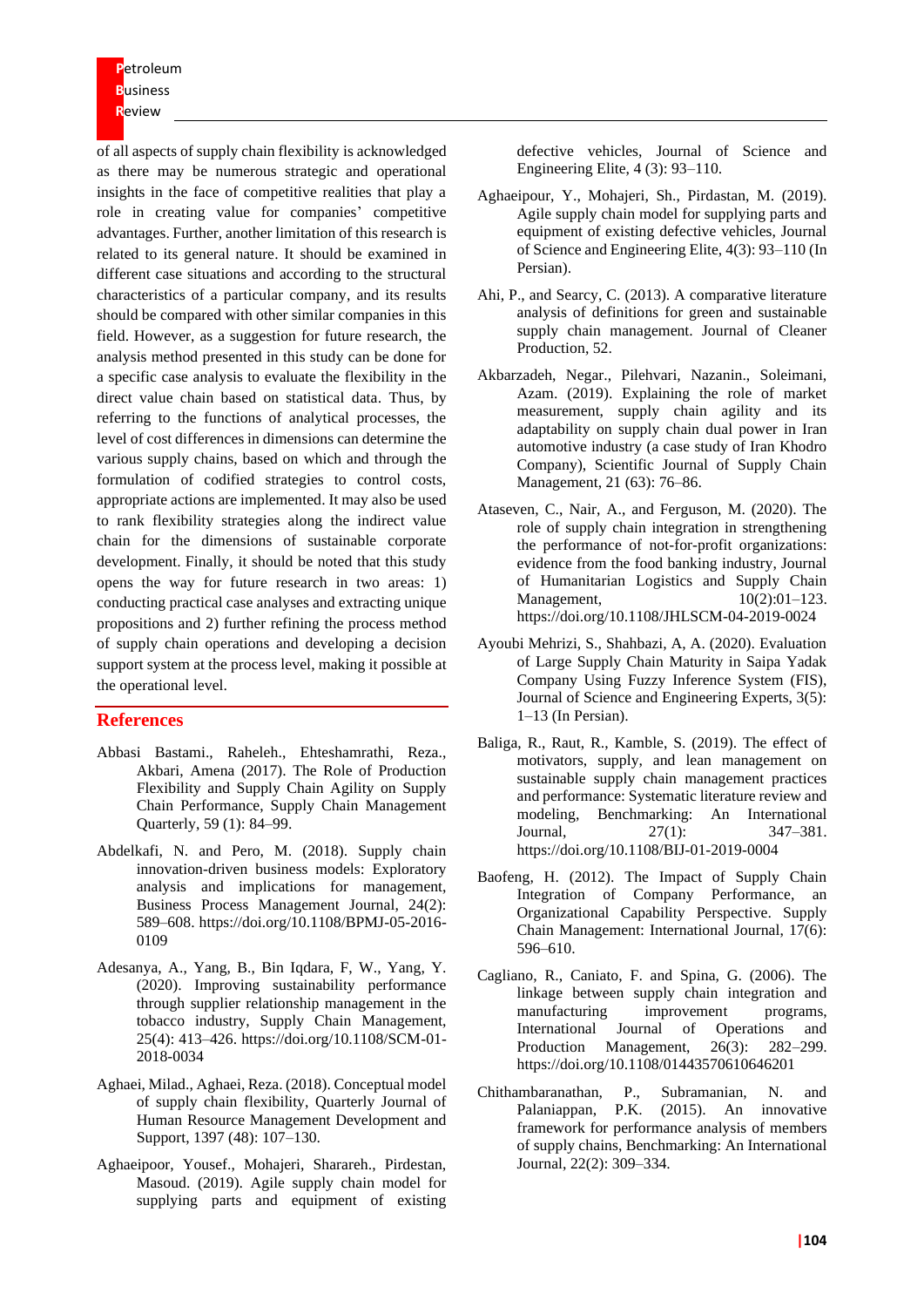

December 2021

- Cigdem, A., Anand, N. (2017). Assessment of supply chain integration and performance relationships: A meta-analytic investigation of the literature. International Journal of Production Economics, 185(2): 252–265.
- Delic, M., Eyers, D.R. and Mikulic, J. (2019). Additive manufacturing: empirical evidence for supply chain integration and performance from the automotive industry, Supply Chain Management, 24(5): 604–621. https://doi.org/10.1108/SCM-12- 2017-0406
- Ebrahimi, Seyedeh Rosita., Khoshalhan, Farid., Qaderzadeh, Hamed. (2020). Dairy supply chain optimization in Kurdistan province with regard to by-products, Journal of Agricultural Economics Research, 12 (47): 25–48.

ELKInGton, J. (2011). Enter the triple bottom line. 2004.

- Energy, Industry and Mining Studies Organization. (2015). About the Sixth Development Plan (10) Perspectives of the country's petrochemical industry, Deputy Minister of Infrastructure Research and Production Affairs, Subject Code 310.
- Fakoor Saghih, A, M. (2016). Measuring the Flexibility of Supply Chain by Using Gray System. IQBQ, 19(4): 117–138.
- Fakoor, Amir. (2015). Measuring Supply Chain Flexibility Using Gray Systems Theory, Management Research in Iran, 19 (4): 118–138.
- Flynn, B. B., Huo, B., and Zhao, X. (2010). The impact of supply chain integration on performance: a contingency and configuration approach. Journal of Operation Management, 28(1): 58–71.
- Gawankar, S.A., Kamble, S. and Raut, R. (2017). An investigation of the relationship between supply chain management practices (SCMP) on supply chain performance measurement (SCPM) of Indian retail chain using SEM, Benchmarking: An International Journal, 24(1): 257–295. https://doi.org/10.1108/BIJ-12-2015-0123
- Ghazizadeh, Mostafa., Safari, Saeed., Nowruzzadeh, Fatemeh., Heidari, Qasem. (2015). Integration of supply chain management approaches in the form of large supply chain using multi-criteria decisionmaking techniques in Saipa Company, Executive Management Research Journal, 7 (14): 113–134.
- Gimenez, C., Van der Vaart, T. and Pieter van Donk, D. (2012). Supply chain integration and performance: the moderating effect of supply complexity, International Journal of Operations and Production Management, 32(5): 583–610. https://doi.org/10.1108/01443571211226506
- Goyal, G., Samalia, H.V. and Verma, P. (2018). Mediating role of process simplification in process

integration and upstream supply chain flexibility, International Journal of Productivity and Performance Management, 67(5): 825–844. https://doi.org/10.1108/IJPPM-08-2016-0159

- Huang, M.-C., Kang, M.-P. and Chiang, J.-K. (2020). Can a supplier benefit from investing in transaction-specific investments? A multilevel model of the value co-creation ecosystem perspective, Supply Chain Management, https://doi.org/10.1108/SCM-09-2019-0347
- Hutchins, M., and Sutherland, J. (2008). An exploration of measures of social sustainability and their application to supply chain decisions. Journal of Cleaner Production.
- Irfan, M., Wang, M. and Akhtar, N. (2019). Enabling supply chain agility through process integration and supply flexibility: Evidence from the fashion industry, Asia Pacific Journal of Marketing and Logistics, 32(2): 519–547. https://doi.org/10.1108/APJML-03-2019-0122
- Izadyar, M., Toloie-Eshlaghy, A., Seyed Hosseini, S. (2020). A Model of Sustainability Performance Assessment of LARG Supply Chain Management Practices in Automotive Supply Chain Using System Dynamics. Industrial Management Journal, 12(1): 111–142.
- Khakbazan, Ehsan., Chaharsooqi, Seyed Kamal, Rafiei, Farimah. (2018). Presenting an Integrated Value-Based Supply Chain Model Considering Financial Ratios in Financial Decision Making, New Research in Decision Making, 3 (1): 113–136.
- Khanuja, A. and Jain, R.K. (2019). Supply chain integration: a review of enablers, dimensions, and performance, Benchmarking: An International Journal, 27(1): 264–301. https://doi.org/10.1108/BIJ-07-2018-0217
- Khatami Firoozabadi, Seyed Mohammad Ali., Ulfat, Laia., Amiri, Maghsoud., Sharifi, Hamid. (2018). Complexity of supply chain as a strategic asset and position of financial performance, asset management and financing, 6 (4): 57–78.
- Kim, D. and Cavusgil, E. (2009). The impact of supply chain integration on brand equity, Journal of Business and Industrial Marketing, 24(7): 496– 505. https://doi.org/10.1108/08858620910986730
- Lee, H.L., Hang, S. (2004). Business and Supply Chain Integration. Springer, New York.
- Liao, Y. (2020). An integrative framework of supply chain flexibility, International Journal of Productivity and Performance Management, 69(6): 1321–1342. https://doi.org/10.1108/IJPPM-07-2019-0359
- Liu, W., Wei, W., Si, C., Xie, D. and Chen, L. (2020). Effect of supply chain strategic collaboration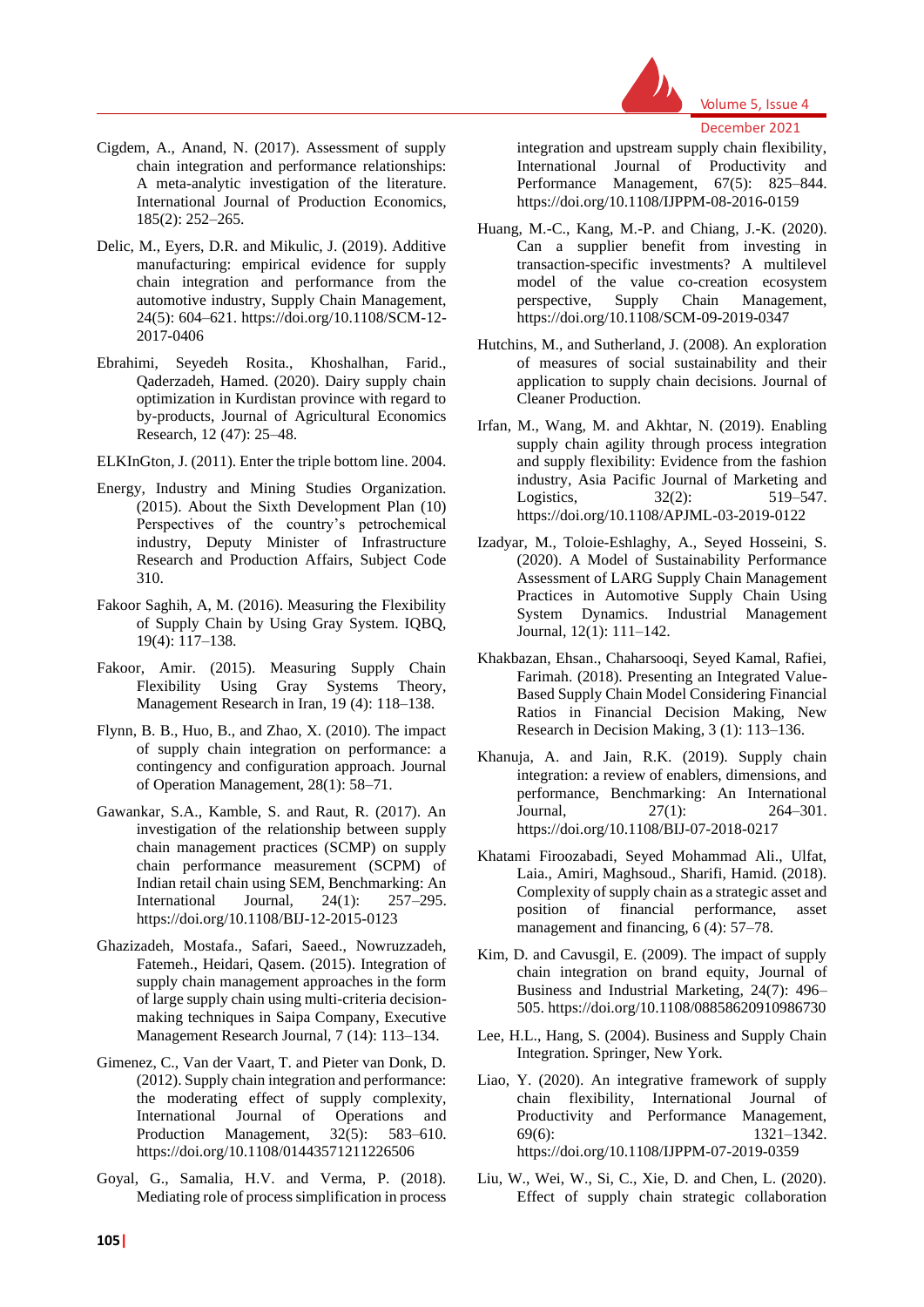announcements on shareholder value: an empirical investigation from China, International Journal of Operations and Production Management. 40(4): 389–414. https://doi.org/10.1108/IJOPM-05-2019-0368

- Lummus, R. R., Vokurka, R. J., Duclos, L. K. (2005). Delphi study on supply chain flexibility. International Journal of Production Research, 43(13): 2687–2708.
- Manders, J.H.M., Caniëls, M.C.J. and Ghijsen, P.W.T. (2017). Supply chain flexibility: A systematic literature review and identification of directions for future research, International Journal of Logistics Management, 28(4): 964–1026. https://doi.org/10.1108/IJLM-07-2016-0176
- Manoochehri, Saba., Tajdin, Ali., Shirazi, Babak. (2019). Robust Integrated Optimization for the Closed Green Supply Chain, Industrial Management Perspective Quarterly, 9 (3): 107– 85.
- Meftahi, H., Vafaee, F., Namamian, F., Vaise, S. (2019). Designing a Comprehensive Model of Entrepreneurial Opportunity Window In the supply chain using the meta-synthesis method. Journal of Entrepreneurship Development, 12(3): 421–440 (In Persian).
- Mirhabibi, S., Farsijani, H., Modiri, M., Khalili Damghani, K. (2018). Explaining the Role of Integrated Supply Chain on Attainment of World Class Manufacturing in Electronic Domestic Appliance Industries. Industrial Management Journal, 10(1): 101–120 (In Persian).
- Moftahi, Hadi., Vafaei, Farhad., Namamian, Farshid., Wise, Seyed Mehdi. (2019). Designing an Entrepreneurship Opportunity Window Model in the Supply Chain Using the Hyper-Combined Method, Entrepreneurship Development Quarterly, 12 (3): 421–440.
- Naser Sadrabady, A., Mirghafori, S., Salari, S. (2014). Group Decision Making using a Fuzzy Approach for Evaluating the Supply Chain Flexibility of Yazdbaf Factory. Journal of Industrial Management Perspective, 3(4): 165–187 (In Persian).
- Nath, V. and Agrawal, R. (2020). Agility and lean practices as antecedents of supply chain social sustainability, International Journal of Operations and Production Management, 40(10): 1589–1611. https://doi.org/10.1108/IJOPM-09-2019-0642
- Novais, L., Maqueira, J.M. and Bruque, S. (2019). Supply chain flexibility and mass personalization: a systematic literature review, Journal of Business and Industrial Marketing, 34(8): 1791–1812. https://doi.org/10.1108/JBIM-03-2019-0105
- Obayi, R., Koh, S.C., Oglethorpe, D., and Ebrahimi, S.M. (2017). Improving retail supply flexibility using buyer-supplier relational capabilities, International Journal of Operations and Production Management, 37(3): 343–362. https://doi.org/10.1108/IJOPM-12-2015-0775
- Oleghe, O. (2019). System dynamics analysis of supply chain financial management during capacity expansion, Journal of Modelling in Management, 15(2): 623–645. https://doi.org/10.1108/JM2-05- 2019-0100
- Pawlak, Z. (1982). Rough classification, International. Journal of Human-Computer Studies, 15(15): 369–383.
- Pawlak, Z. (2005). Rough sets and flow graphs, Rough Sets, Fuzzy Sets, Data Mining and Granular Computing, 36(41): 1–11.
- Piprani, A.Z., Jaafar, N.I. and Mohezar Ali, S. (2021). Prioritizing resilient capability factors of dealing with supply chain disruptions: an analytical hierarchy process (AHP) application in the textile industry, Benchmarking: An International Journal, 27(9): 2537–2563. https://doi.org/10.1108/BIJ-03-2019-0111
- Prasad, S., Jaffe, J., Bhattacharyya, K., Tata, J., and Marshall, D. (2017). Value supply chains at the base of the pyramid: studies of past and present textile networks, Journal of Humanitarian Logistics and Supply Chain Management, 7(3): 304–323. https://doi.org/10.1108/JHLSCM-02- 2017-0002
- Rashidi, Hassan., Keramati Zanganeh, Mahtab., Ghamari, Fereshteh. (2017). Investigating the mediating role of value creation in the relationship between supply chain participation and the performance of organizations, Andisheh Amad, 18 (69): 61–78.
- Rojo, A., Stevenson, M., Lloréns Montes, F.J. and Perez-Arostegui, M.N. (2018). Supply chain flexibility in dynamic environments: The enabling role of operational absorptive capacity and organizational learning, International Journal of Operations and Production Management, 38(3): 636–666. https://doi.org/10.1108/IJOPM-08-2016-0450
- Saaty, T. L. (1990). How to make decision: the analytical decision process, European Journal of Operational Research, 48(1): 9–26.
- Sahebi, Hadi., Gilani, Hani. (2019). Sustainable design of supply chain for bioethanol production from sugarcane, Farda Management Journal, 60 (3): 159–174.
- Salleh, N, H, M., Rasidi, N, A, S, A., Jeevan, J. (2020). Lean, agile, resilience and green (LARG) paradigm in supply chain operations: a trial in a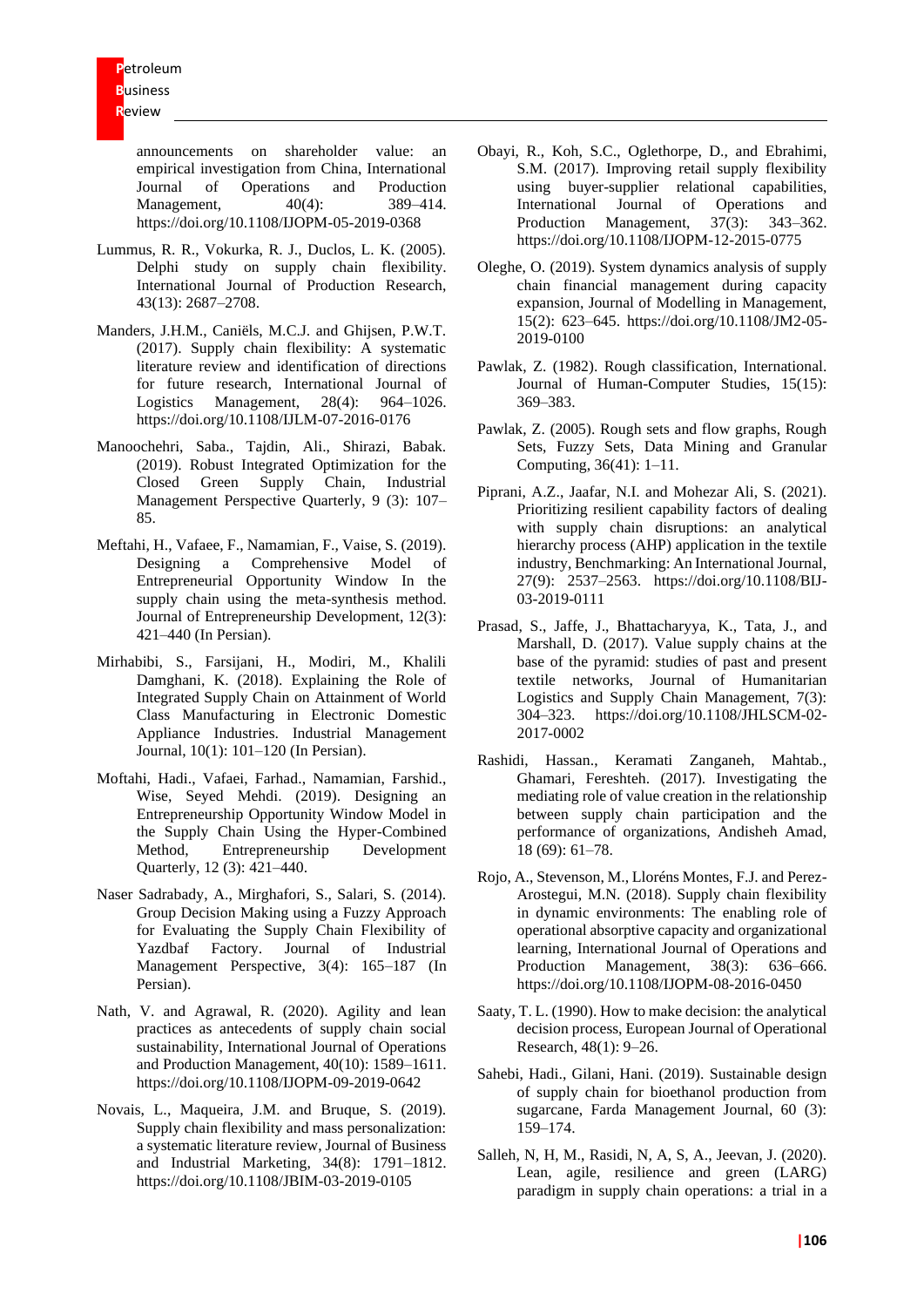

seaport system, Australian Journal of Maritime and Ocean Affairs, 12(4): 200–216. https://doi.org/10.1080/18366503.2020.1833273

- Sawhney, R. (2006). Interplay between uncertainty and flexibility across the value-chain: towards a transformation model of manufacturing flexibility. Journal of Operations Management, 24(5): 476–493.
- Shafiee, Morteza., Fallahi Ghiasabadi, Leila., Rezaei, Zabihullah. (2013). The Impact of Social Capital on Supply Chain Integration: Food Industries of Fars Province, Organizational Resource Management Research, 3 (2): 43–65.
- Shen, Z, J. (2007). Integrated supply chain models: a survey and future research directions. Journal of Industrial Management and Optimization, 3(1): 1– 27.
- Shyng J, Y., Tzeng G, H., Wang F, K. (2007). Rough set theory in analyzing the attributes of combination values for the insurance market, Expert System with Applications, 32(1): 56–64.
- Singe, Ch, Sh., Soni, G., Badhotiya, G, K. (2019). Performance indicators for supply chain resilience: review and conceptual framework, Journal of Industrial Engineering International, 15(3): 105–117. https://doi.org/10.1007/s40092- 019-00322-2
- Singh, R. K. and Kumar, P. (2019). Measuring the flexibility index for a supply chain using graph theory matrix approach, Journal of Global Operations and Strategic Sourcing, 13(1): 56–69. https://doi.org/10.1108/JGOSS-04-2019-0027
- Singh, R.K., Acharya, P. and Modgil, S. (2020). A template-based approach to measure supply chain flexibility: a case study of Indian soap manufacturing firm, Measuring Business Excellence, 24(2): 161–181. https://doi.org/10.1108/MBE-10-2018-0080
- Singh, R.K., Modgil, S. and Acharya, P. (2019). Identification and causal assessment of supply chain flexibility, Benchmarking: An International Journal, 27(2): 517–549. https://doi.org/10.1108/BIJ-01-2019-0003
- Soni, U., Jain, V., Kumar, S. (2014). Measuring supply chain resilience using a deterministic modeling approach, Computers and Industrial Engineering,  $74(2):$  11–25. https://doi.org/10.1016/j.cie.2014.04.019
- Stevens, G.S. (1989). Integrating the supply chain. International Journal of Physical Distribution and Material, 19(8): 3–8.
- Stivastava, S, K. (2007). Green supply-chain management: a state-of-the-art literature review. International Journal of Management Reviews, 9(1): 53–80.
- Sushil (2009). Interpretive ranking process, Global Journal of Flexible Systems Management, 10(4): 1–10.
- Sushil (2017a), "Multi-criteria valuation of flexibility initiatives using integrated TISM–IRP with a big data framework, Production Planning, and Control, 28(11/12): 999–1010.
- Swafford, P. M., Ghosh, S., and Murthy, N. (2006). The antecedents of supply chain agility of a firm: scale development and model testing. Journal of Operations Management, 24(2): 170–188.
- Tachizawa, E. M., and Gimenez, C. (2009). Assessing the effectiveness of supply flexibility sources: An empirical research. International Journal of Production Research, 47(20), 5791–5809.
- Venpouke, E., Vereecke, A., and Wetzels, M. (2014). Developing supplier integration capabilities for sustainable competitive advantage: A dynamic capabilities approach. Journal of Operations Management, 32(7): 446–461.
- Vickery, Sh, N., Calantone, R., Droge, C. (1999). Supply Chain Flexibility: An Empirical Study, Journal of Supply Chain Management, 35(2): 16–24. https://doi.org/10.1111/j.1745- 493X.1999.tb00058.x
- Wong, C.Y., Boon-itt, S., Wong, C.W.Y. (2011). The Contingency Effects of Environmental Uncertainty on the Relationship between Supply Chain Integration and Operational Performance. Journal of Operations Management, 29(6): 694– 515.
- Zhang, Q., Xie, Q., Wang, G. (2016). A survey on rough set theory and its applications, CAAI Transactions on Intelligence Technology, 1(4): 323–333. https://doi.org/10.1016/j.trit.2016.11.001
- Zhu, Q., Krikke, H. and Caniëls, M.C.J. (2018). Supply chain integration: value creation through managing inter-organizational learning, International Journal of Operations and Production Management, 38(1): 211–229. https://doi.org/10.1108/IJOPM-06-2015-0372

# **Appendix**

# **A) Delphi analysis questionnaire**

| $\sim$          |             |                     |        |   |  |                |   |   |  |
|-----------------|-------------|---------------------|--------|---|--|----------------|---|---|--|
| <b>Elements</b> |             | <b>Likert scale</b> |        |   |  |                |   |   |  |
|                 | <b>Code</b> |                     | A<br>æ | ∼ |  | $\overline{ }$ | o | - |  |